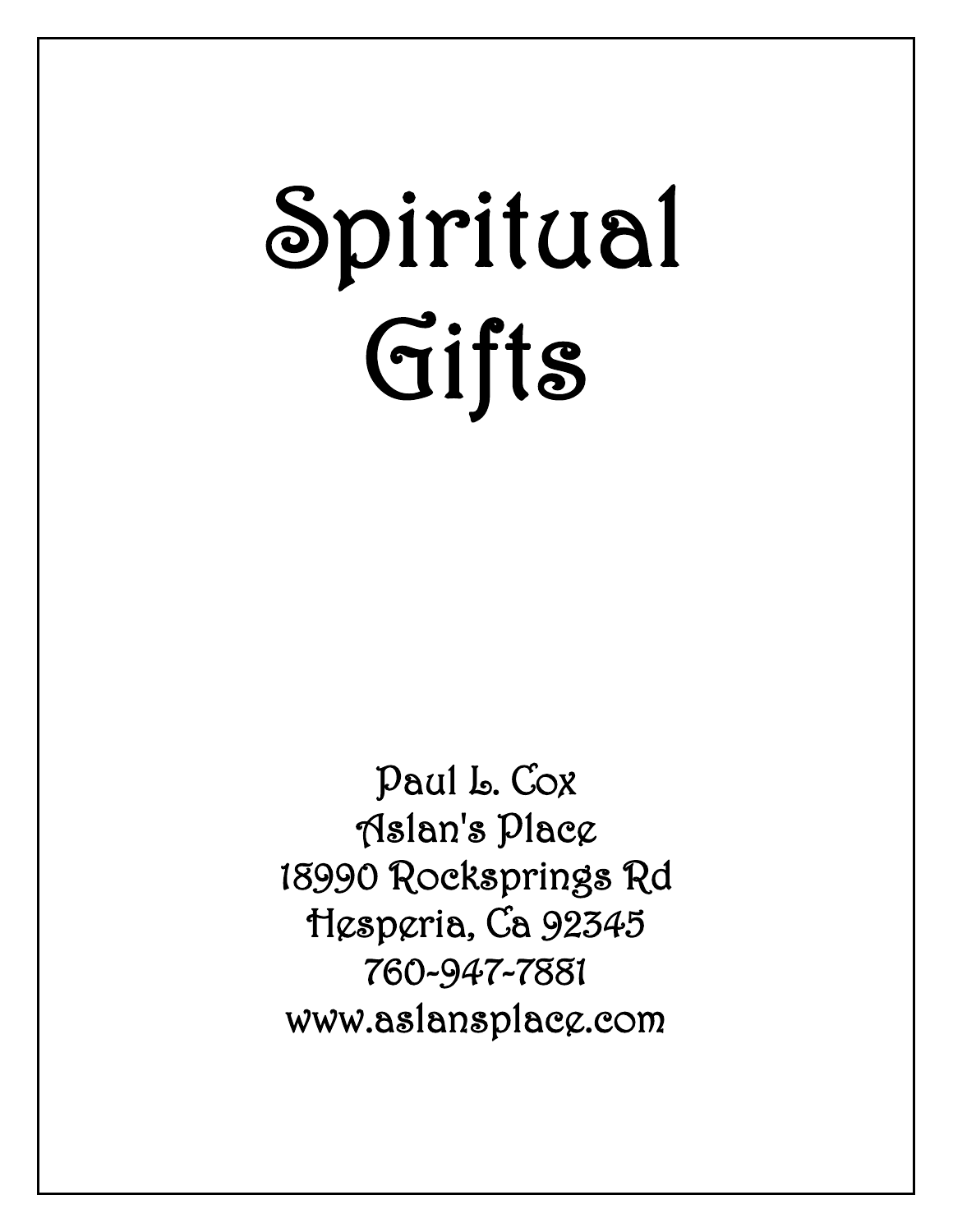© 2005 Aslan's Place 2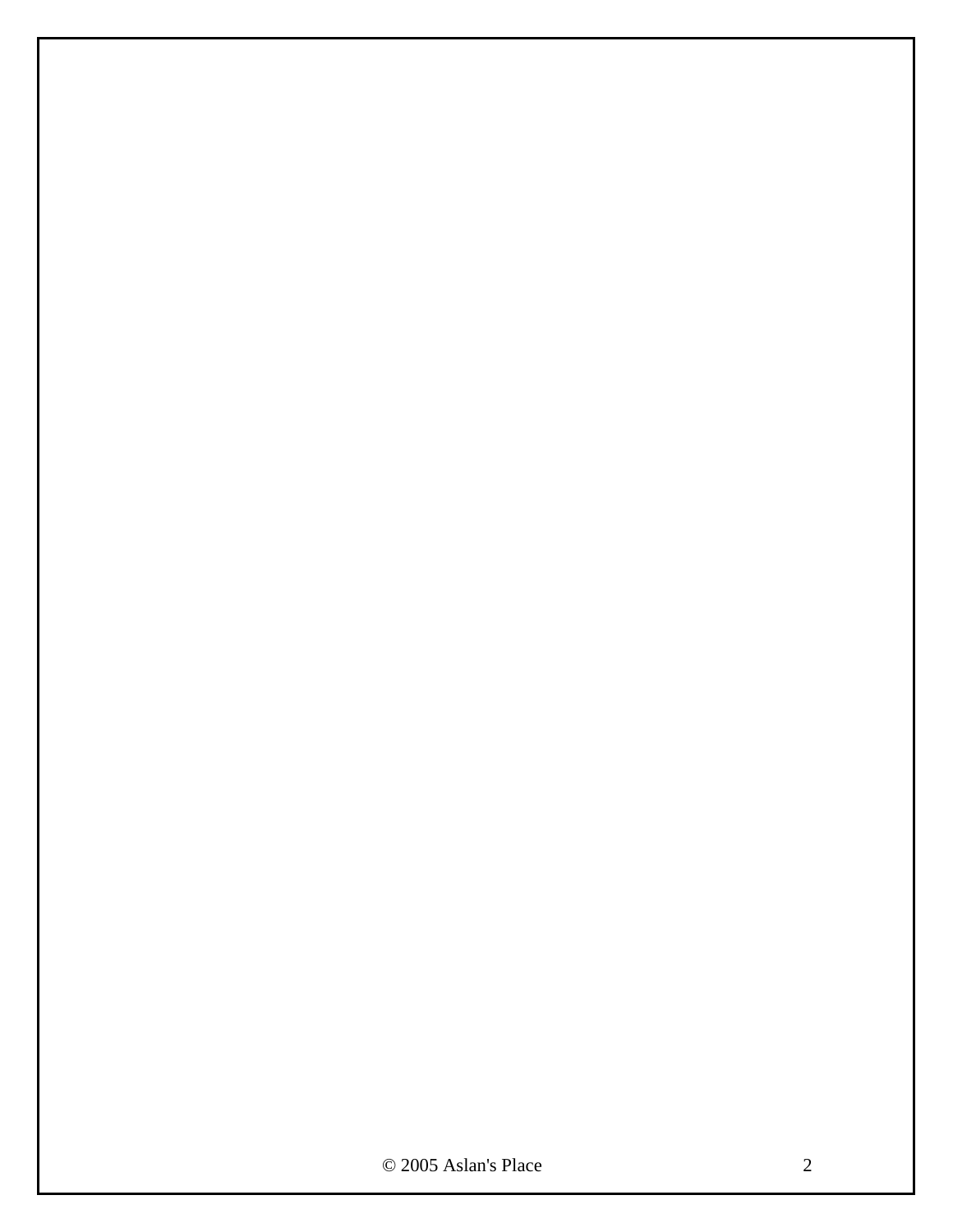# Spiritual Gifts

Spiritual Gift "A special attribute given by the Spirit to every member of the body according to God's grace for use within the context of the body." (Wagner)

# Part 1

# Every Christian has a gift. (I Corinthians 12:4-31)

- I Corinthians 12:7- Now to each one the manifestation of the Spirit is given for the common good.
- Romans 12:5, 6-so in Christ we who are many form one body, and each member belongs to all the others. 6, We have different gifts, according to the grace given us. If a man's gift is prophesying, let him use it in proportion to his faith.
- 1 Peter 4:10 Each one should use whatever gift he has received to serve others, faithfully administering God's grace in its various forms.

# Each gift is designed to perfect the body of Christ (I Corinthians 12:7)

# Not primarily for me!

- $\bullet$  Eph. 4:12 for the equipping of the saints for the work of the ministry, for the edifying of the body of Christ
- Eph. 4:16 from whom the body, joined and knit together by what every joint supplies, according to the effective working by which every part does it's share, causes growth of the body for the edifying of itself in love
- I Peter 4:10-11 As each on e has received a gift, minister it to one another, as good stewards of the manifold God. If anyone speaks let him speak as the oracles of God

# God is the giver of gifts as He wills.

- 1 Corinthians 12:11 All these are the work of one and the same Spirit, and he gives them to each one, just as he determines.
- 1 Corinthians 12:18 But in fact God has arranged the parts in the body, every one of them, just as he wanted them to be.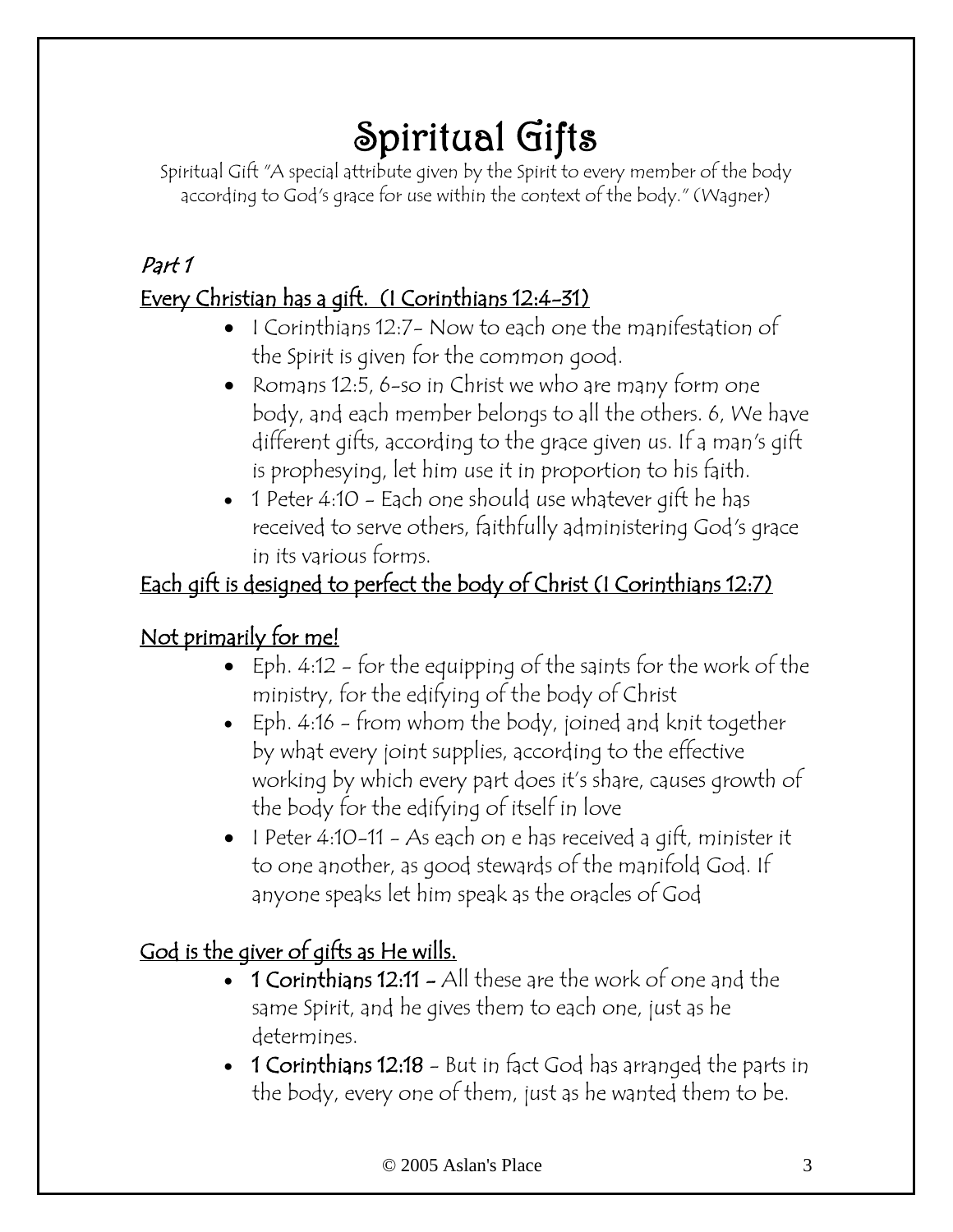Romans 12:3-6 - For by the grace given me I say to every one of you: Do not think of yourself more highly than you ought, but rather think of yourself with sober judgment, in accordance with the measure of faith God has given you. Just as each of us has one body with many members, and these members do not all have the same function, so in Christ we who are many form one body, and each member belongs to all the others. We have different gifts, according to the grace given us. If a man's gift is prophesying, let him use it in proportion to his faith.

# Spiritual gifts used are a basis for joy and fulfillment.

# They are a significant part of God's divine program.

| CHARISMA – |                      | GIFT. |
|------------|----------------------|-------|
| CHARIS     | $\sim$ $\sim$ $\sim$ | GRACE |
| CHARA      | $\sim$ $-$           | JOY   |

# Part 2

ROMANS 12:6-8 - We have different gifts, according to the grace given us. If a man's gift is prophesying, let him use it in proportion to his faith. If it is serving, let him serve; if it is teaching, let him teach; if it is encouraging, let him encourage; if it is contributing to the needs of others, let him give generously; if it is leadership, let him govern diligently; if it is showing mercy, let him do it cheerfully.

# Understanding GRACE is essential to understanding GIFTS.

GRACE – God-given desire and power to do His will. I Corinthians 15:10. It is also the initiatory act of God in grace, which secures the believers eternal salvation, but also that which maintains it throughout the entirety (power) of the Christian life. (See also I Peter 4:10; James: 4:6) But He gives us more grace. That is why Scripture says: "God opposes the proud but gives grace to the humble." II Corinthians. 12:9- "And He has said to me my grace is sufficient for you, for power is perfected in weakness." Also I Corinthians. 15:10. - But by the grace of God I am what I am, and His grace to me was not without effect. No, I worked harder than all of them- yet not I, but the grace of God that was with me. Grace is the motivation. Romans 12:6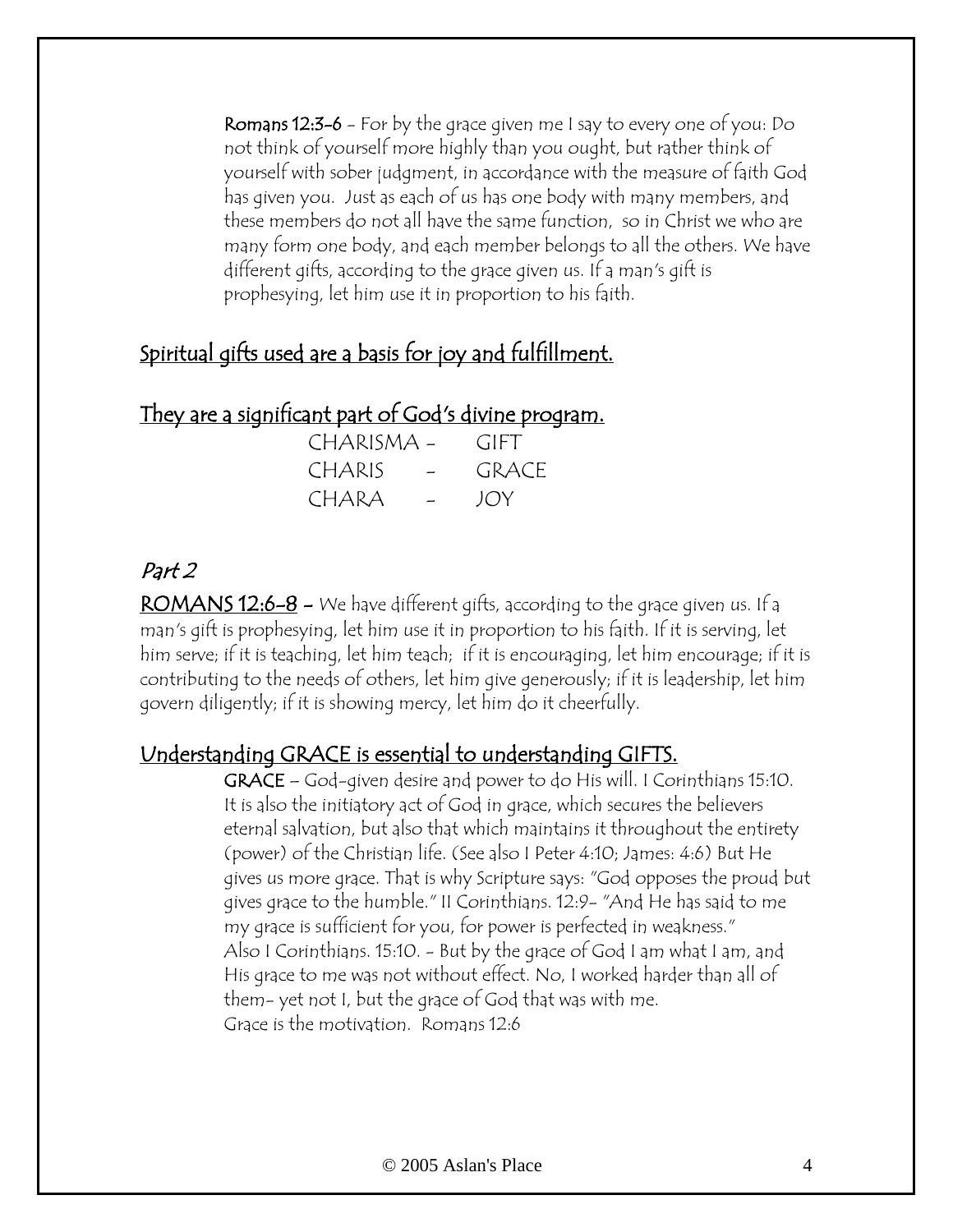# We have one Motivational Gift. We may have many ministry and manifestation gifts

- I Peter 4:10 A (singular) gift
- Romans 12:4,5 Gifts compared to members of a body. (One function)
- Romans 12:3-8 Command to concentrate on our gift. (Singular)

# There are three varieties or categories of gifts

- I Corinthians 12:7
	- \* There are different kinds of gifts, but the same Spirit.
	- $\cdot \cdot$  There are different kinds of service, but the same Lord.
	- ◆ There are different kinds of working, but the same God works all of them in all men.
	- $\div$  I Corinthians 12:4 Varieties of Gifts (Charisma)
	- $\div$  1 Corinthians 12:5 Varieties of Ministries (diakonia)
	- $\cdot$  I Corinthians 12:6 Varieties of Effects (energma)
	- Note: Some other gifts: celibacy (I Corinthians 7:7), Hospitality (I Peter 4:9, I Corinthians 13:3), Intercessor, Exorcism, voluntary poverty, Martyrdom

Power to serve **Opportunities to serve** Effects of serving Serving Prophet/Evangelist Faith Teaching Teacher/Pastor Healings Exhortation Works of Power Miracles Giving **Healings** Prophecy Administration Helps Discerning Spirits Mercy Mercy Administration Tonques

#### MOTIVATIONAL MINISTRY MANIFESTATION

(Grace) Rom. 12:6-8 I Corinthians. 12:28 I Corinthians. 12:7-11 Prophecy **Apostle** Apostle Word of Wisdom, Knowledge Interpretation of tongues

We are to concentrate on our Motivational Gift, seek after the best Ministry Gifts for the need, and expect the Holy Spirit to Manifest Gifts to everyone for the common good.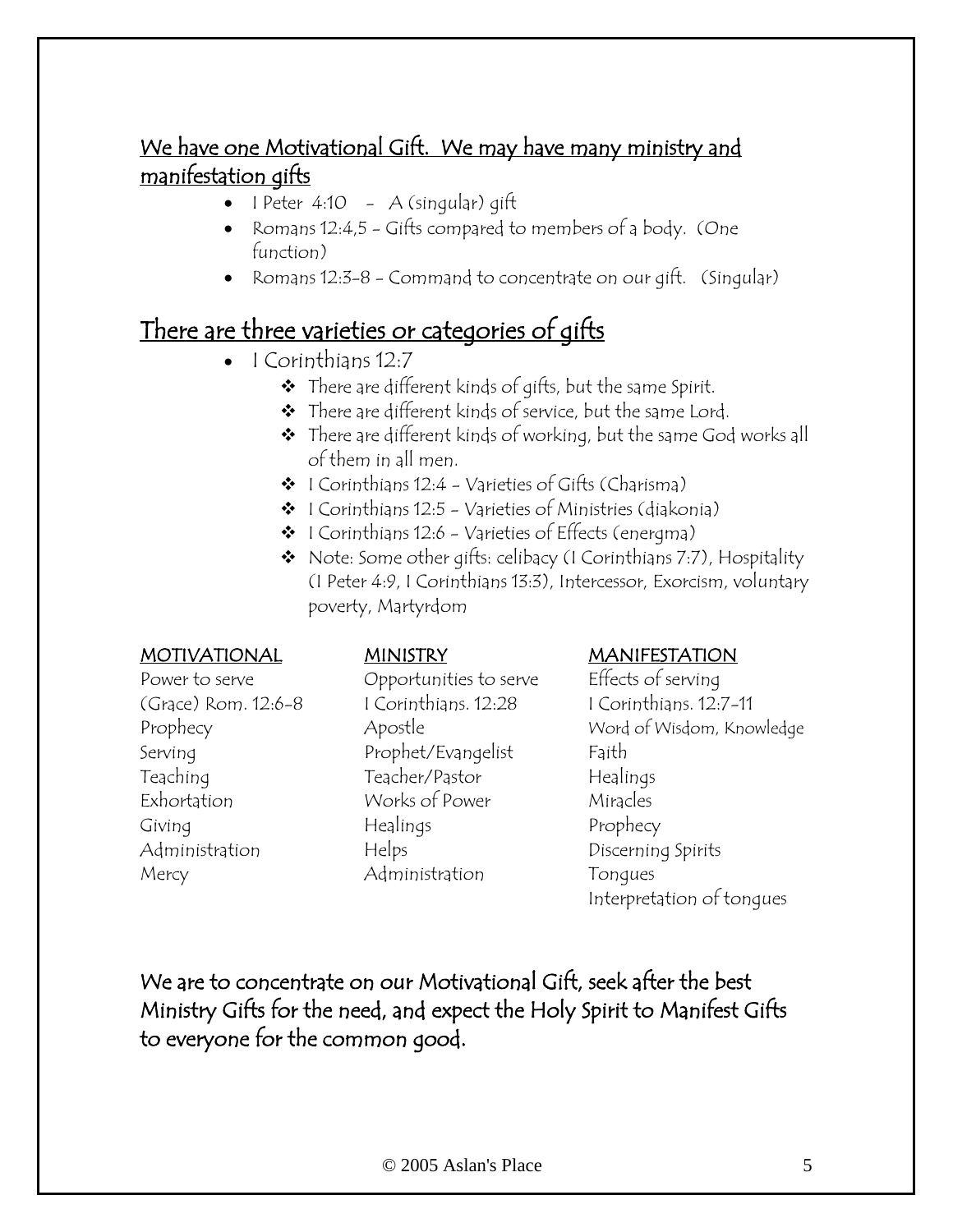# Every Christian is admonished to do all 7 motivational gifts as activities.

- We won't do them as well as someone with that gift.
- We can learn how to do them better from someone with that gift.
- We are not released from these activities because we do not have a certain gift.
- Examples of everyone's involvement in all seven motivational gifts. Prophesy: I Corinthians. 14:1 Serve: Col. 3:23, 24 Teach: Matt .28:20 Exhort (encourage): Heb. 3:13 Give: Luke 6:38 Administrate: I Tim. 3:4, 5

Mercy: Col. 3:12

# There are definite HINDRANCES to discovering your gift. Basically, all sin keeps us from knowing ourselves and being what God wants us to be. Romans 3:23.

- Bitterness: Heb. 12:15
- Temporal values: I Corinthians. 10:1-13 (key vs. 6&7)
- Moral Impurity: 1 Tim. 3:1-10
- Irresponsibility: Luke. 12:48

# % of the population with Motivational gifts

| Prophet       | $12. \%$ |
|---------------|----------|
| Server        | 171 %    |
| Teacher       | $6\%$    |
| Exhorter      | $16\%$   |
| Giver         | $6\%$    |
| Administrator | 13 %     |
| Mercy         | 30 %     |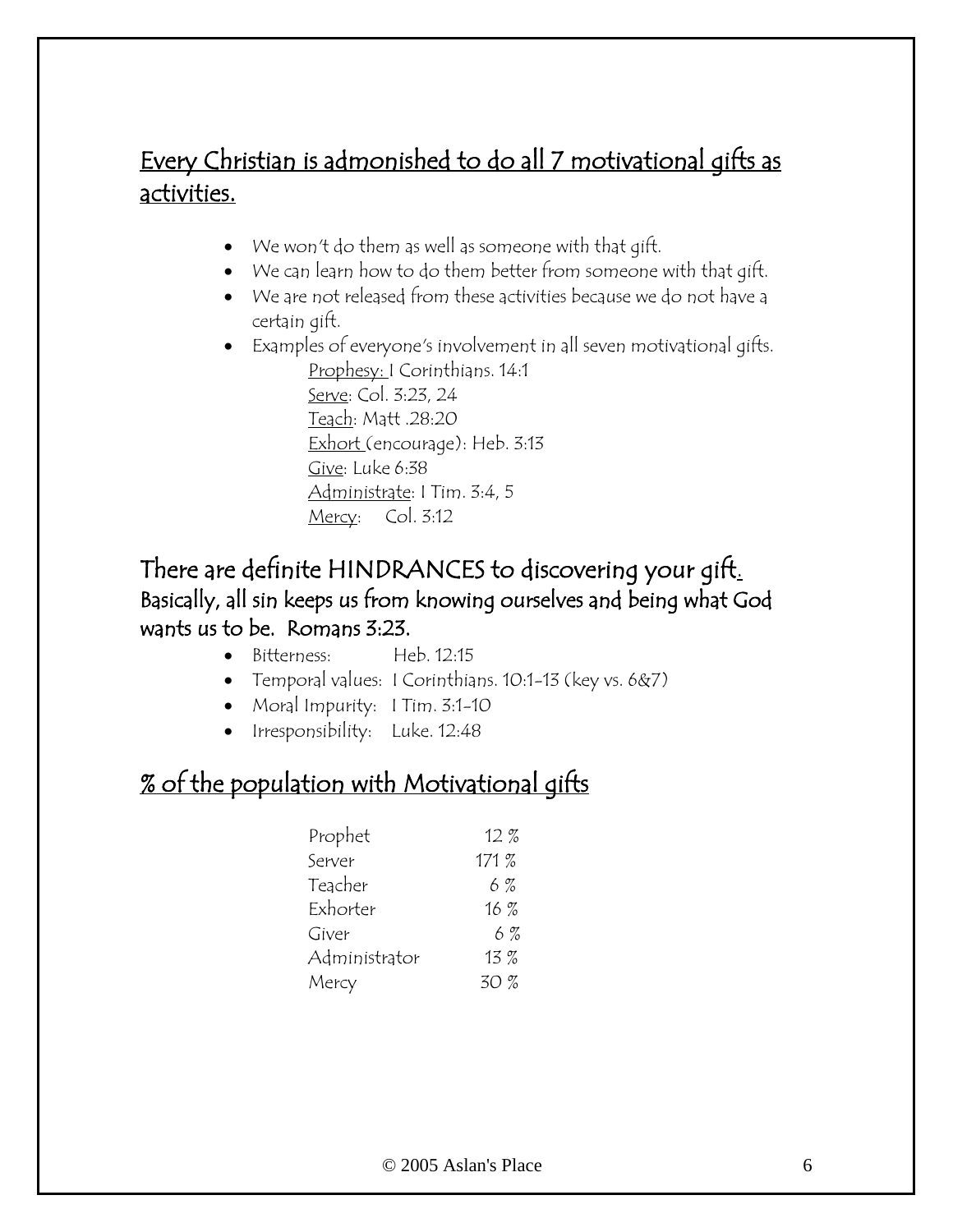# Biblical Examples of Those With Motivation Gifts

#### PROPHET

- John the Baptist
	- Matthew 21:32, Luke 3:2-20, 7:18-29
- Anna  $-$  Luke 2:36-38
- Mary  $-$  Mark 6:3, Luke 1:26-56
- Ananias  $-$  Acts 9:10-17; 22:12-16
- $\bullet$  Hosea Hosea 1-14
- Jeremiah Jeremiah 1-52

#### **SERVER**

- Martha Luke 10:38-42; John 12:2
- Phoebe  $-$  Romans  $16:1-2$
- Stephen  $-Acts 6:1-15; 7:1-60$
- Philip (the deacon)
	- John 1:43-45; 6:5-7; 12:21-22; 14:8; Acts 6:5; 8:5-40
- Onesimus Philemon; Colossians 4:9
- Peter's Mother-in-law
	- Matthew 8:14-15
- $\bullet$  Jacob Genesis 25-30

#### TEACHER

- Apollos  $-$  Acts 18:24-28: I Corinthians 3:6
- Aquila and Priscilla
	- Acts 18:1-3, 24-28, Romans 16:3-5
- Timothy I & II Timothy
- Thomas  $-$  John 20:24,28
- Luke  $-$  Luke and Acts

#### EXHORTATION

- $\bullet$  Barnarbas Acts 4:36, 11:22-26
- Silas Acts 15:22-40, 16:25- 29; 17:4, 19-15; I Peter 5:12
- Titus 2 Corinthians 2:13; 7: 6,13-14; 8:6-23; 12:18, Gal 2:1-3; 2 Tim 4:10,Titus
- Aaron Exodus, Leviticus, Numbers

 $\odot$  2005 Aslan's Place  $\qquad \qquad$  7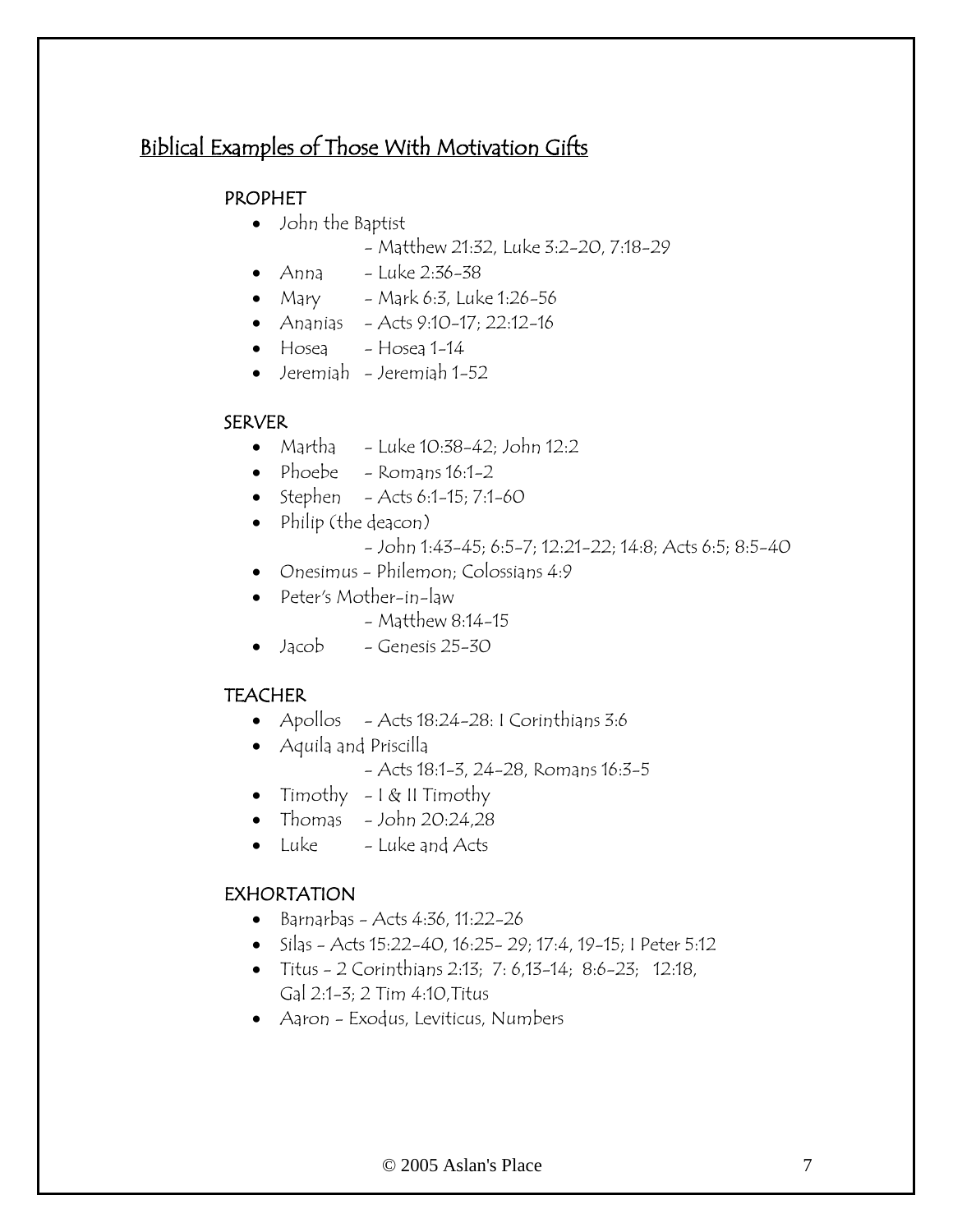#### GIVING

- Abraham Genesis 13-14
- Dorcus  $-$  Acts 9:36-42
- Cornelius Acts 10:1-31
- $\bullet$  Epaphras Col 1:7, 4:12, Philemon 23
- Lydia  $-$  Acts 16:14,40
- Zacchaeus- Luke 19:1-10
- Solomon I Kings 1-11, 2 Chronicles 1-9

#### ADMINISTRATOR

- Joseph  $-$  Gen 30-40
- Nehemiah Nehemiah 1-7
- Deborah  $-$  Judges 4-5
- David  $-1$  SAM 16-31
- Annas Luke 3:2, John  $18:13-24$
- James (brother of Jesus)
	- Matt 13:55; Mark 6:3; Acts 12:17; 15:13; 21:18
- Jairis Matt 9:18; Mark 5:22-43; Luke 8:41-45

#### **MERCY**

- Ruth  $-$  Ruth
- Joseph (legal father of Jesus)
	- -Matt 1:16-24; 2:13; Luke 1:27; 2:4-51; 3:23; 4:22;
- Rachel Gen 29-31
- Rebekah Gen 23:22; 24:29; 35:8; 49:31

### MOTIVATIONAL GIFTS - THE BODY OF CHRIST

- Prophet  $-$  The Eye of the Body
- Server  $-$  The Hands of the Body
- Teacher  $-$  The Mind of the Body
- Exhorter  $-$  The Mouth of the Body
- Giver  $-$  The Arms of the Body
- Administrator The shoulders of the Body
- Mercy The Heart of the Body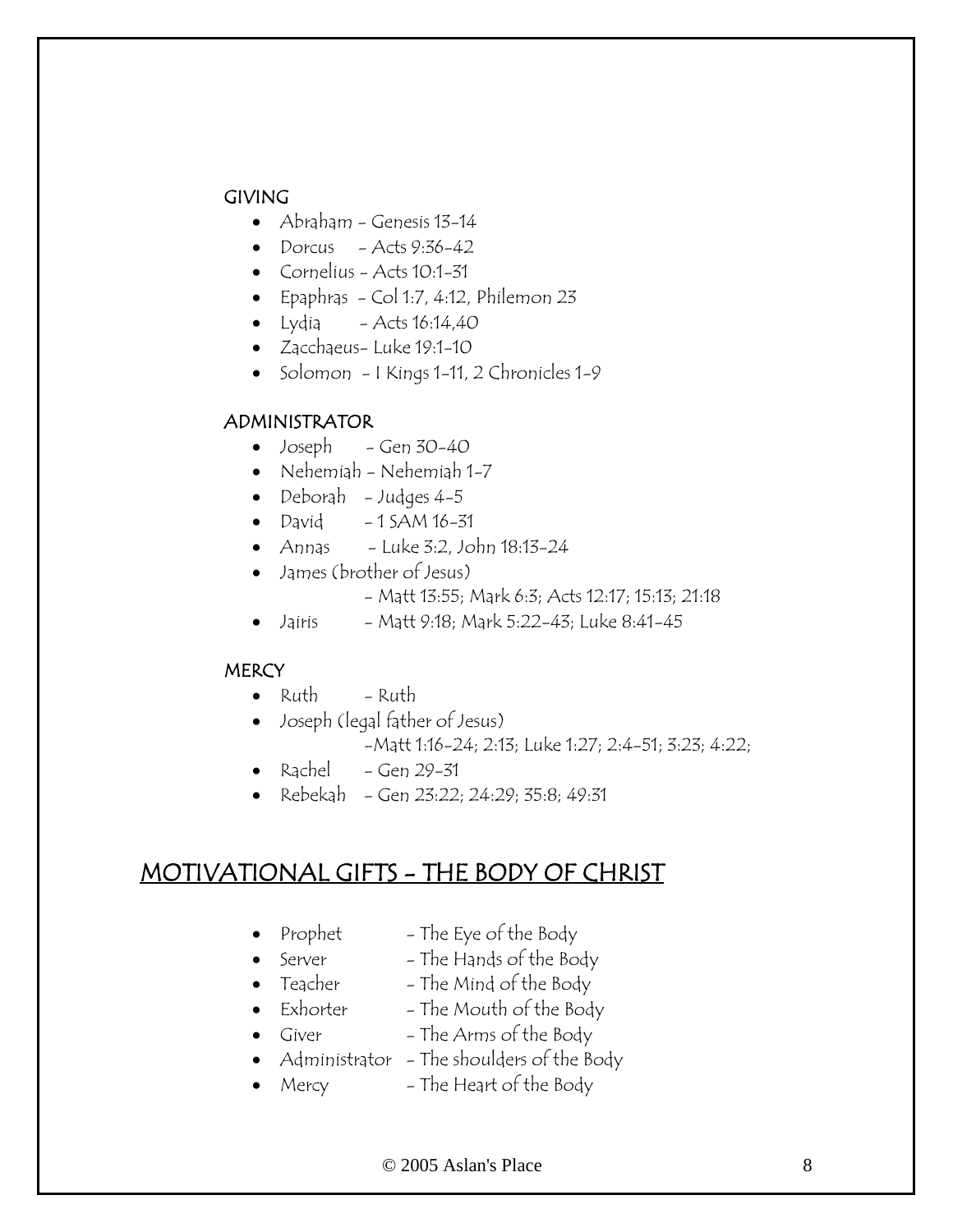# Here some questions

When do you receive a gift and how long do you keep a

gift? Scripture is not clear about when gifts are received. There is some empirical evidence that gifts are received at birth and perhaps activated at salvation or even later.

- Can Satan counterfeit the gifts? Satan can only counterfeit the gifts. There is a danger of seeing the gifts counterfeited and then not believing in the gifts because one sees the enemy using them.
- How do you discover your spiritual gifts?

Explore the possibilities.

Experiment with as many as you can.

Examine your feelings.

Evaluate your effectiveness.

Expect confirmation from the body.

- Don't you need the gift of tongues to be really spiritual? The Corinthian church thought so! Gordon Fee writes: "The Corinthians seemed to have considered themselves to be already like the angels, thus truly 'spiritual' needing neither sex in the present (7:1) nor a body in the future (15:1-58). Speaking angelic dialects by the Spirit was evidence enough for them of their participation in the new spirituality, hence their singular enthusiasm for this gift. But Paul had a different view of life in the Spirit. For him it did not so much remove one from present existence, as enable one to live in the present simultaneously in weakness and power...Thus in the present they must cultivate loving, responsible relationship in the body of Christ; and their times of public worship must be for mutual edification not for heightened individualistic spirituality, which in their case had become a false spirituality." (Page 573)
- NOTE: Diversity, not uniformity, is essential for a healthy church. I Corinthians 12: 4- 31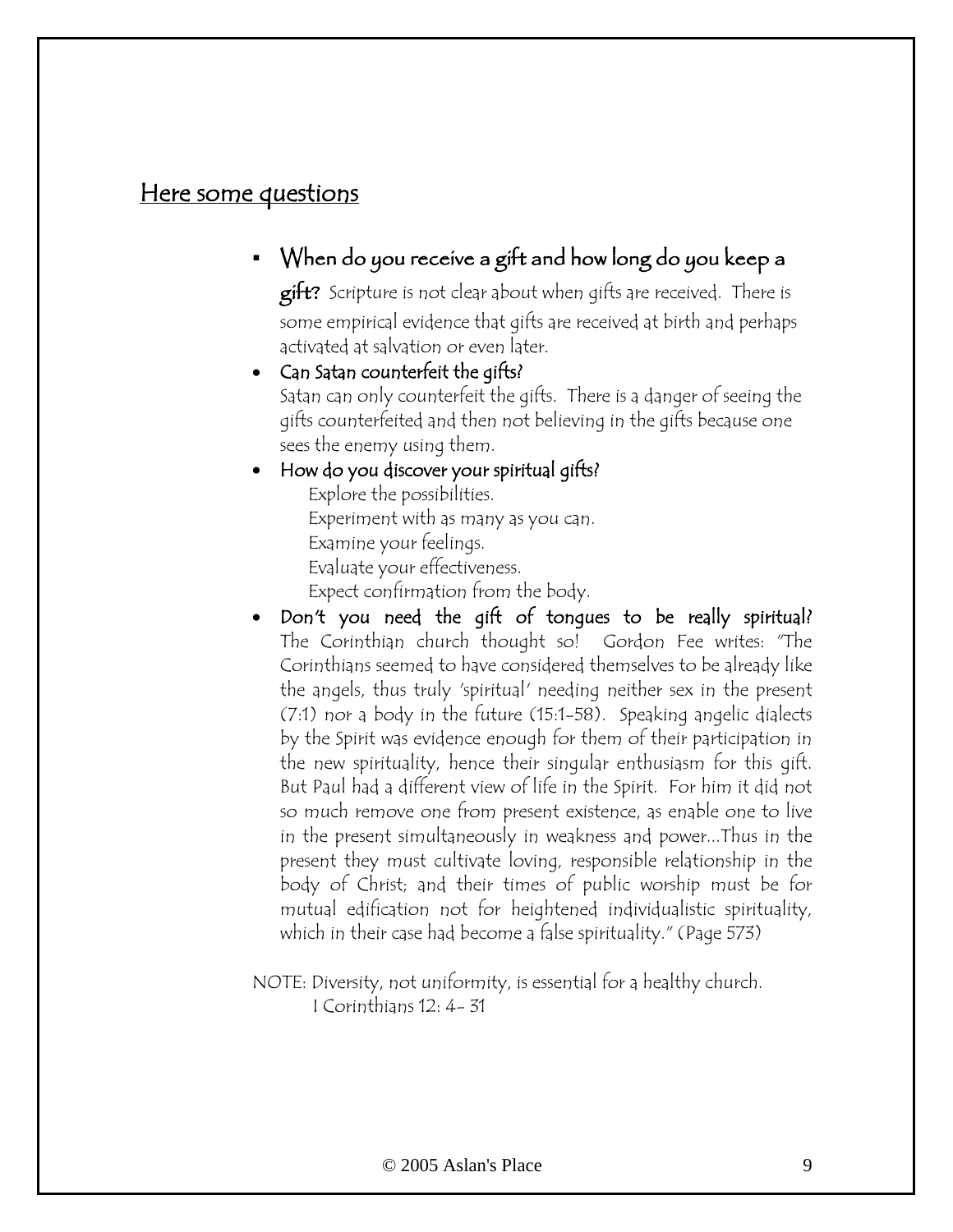#### • What is meant by gifts of healings?

There are two possibilities:

- 1. There are different kinds of healing, i.e. inner healing and physical healing.
- 2. The gift of healing comes on a person for a specific reason and can often come on a person.

## • What is the gift of tongues?

Gordon Fee writes:

"The following seems certain:

It is Spirit-inspired utterance that is made explicit both in v. 7, 11, and 14:2. The regulations for its use in 14:27 make it clear that the speaker is not in 'ecstasy' or out of control. Quite the opposite; the speakers must speak in turn, and they must remain silent if there is no one to interpret. It is speech essentially unintelligible both to the speaker (14:14) and to other hearers (14:16). It is speech directed basically toward God (14:2, 14-15), one may assume therefore, that what is 'interpreted' is not speech directed toward others, but the 'mysteries' spoken to God. What is less certain is whether Paul also understood the phenomenon to be an actual language.

In favor of such a view are:

- $\Rightarrow$  The term itself
- ⇒ The need for interpretation, and
- $\Rightarrow$  The evidence from Acts 2:5-11.
- $\Rightarrow$  In the final analysis, however, this question seems irrelevant. Paul's whole argument is predicated on its unintelligibility to both speaker and hearer; he certainly does not envisage someone being present that would be able to understand it because it was also an earthly language." (Page 598)

Tongues include:

- o Speaking to God I Corinthians 12:2, 14:14
- o Speaking to the church I Corinthians 14:13
- o Singing I Corinthians 14: 15
- Should we want gifts we do not seem to have?
	- I Corinthians 12:31 I Corinthians 14:1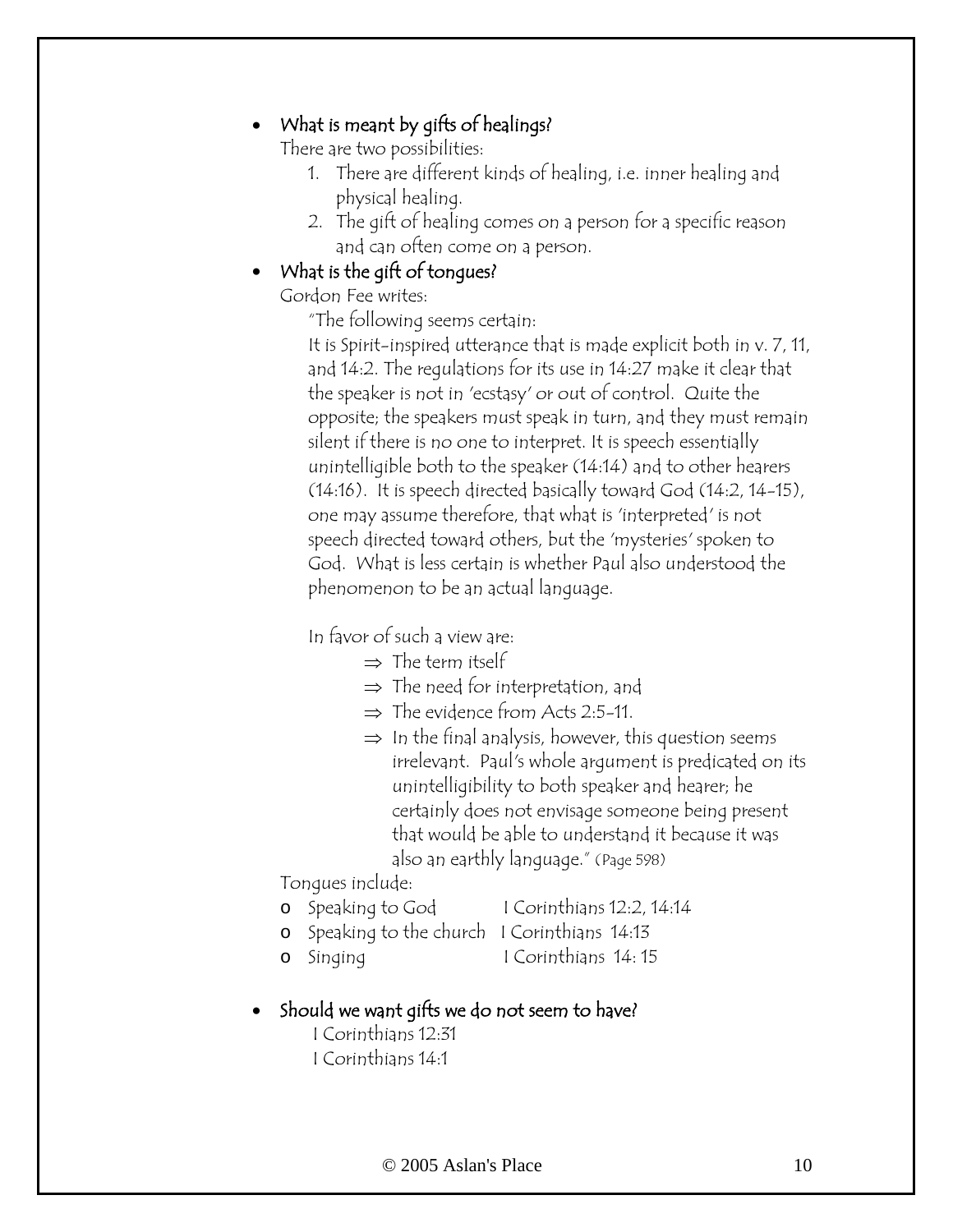#### • What are the greater gifts?

Gordon Fee: I Corinthians 12:31

"Paul's own emphasis throughout the preceding argument is consistently on the need for diversity, not on ranking some gifts as greater than others. This is confirmed by the rhetoric of v. 29- 30, which quite disregards any concern for rank, and has only to do with variety.

 By the same reasoning that puts tongues as the least, apostles should be the greater gift, yet all are agreed that this is the one gift that none of them may properly eagerly desire.

 Although prophecy is as used as the primary example of intelligibility in chap. 14. Its place in the two lists in chapter 12 is ambiguous- sixth on the first one, second on the other.

 The lack of concern for ranking is manifest by Paul's failure to include five of the nine items from the first list in the second one, and of the four he does not include, the first three are in reverse order.

 Such a view seems to run full in the face of the concern in the second application of the body imagery (vv. 2-26), where Paul stressed their mutual interdependence, no one being "superior to others. (p. 621-footnote) "...The need for intelligibility in the community; all the intelligible gifts are 'greater' than tongues because they can edify while tongues without interpretation cannot"...What Paul is about to embark on is a description of what he calls 'a way' that is beyond comparison. The way they are going is basically destructive to the church as a community; the way they are being called to is one that seeks the good of others before oneself. It is the way of edifying the church (14:1-5) or seeking the common good (12:7). In that context, one will still earnestly desire the things of the Spirit (14:1), but precisely so that others will be edified." (Page 625)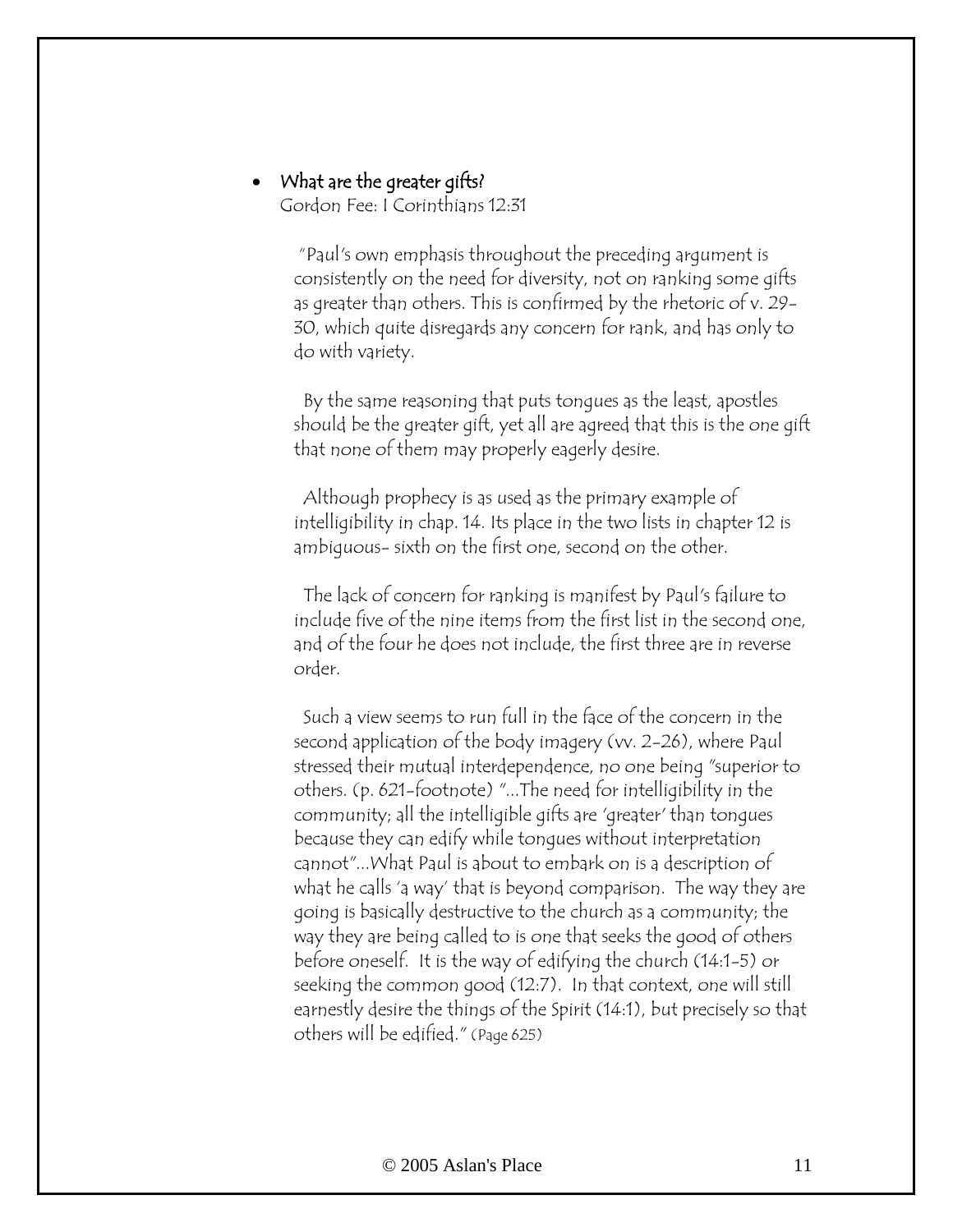#### What does I Corinthians 14:22 mean?

Gordon Fee: "In light of vs. 21, for which this is the inferential deduction, 'sign' in this first sentence can only function in a negative way. That is, it is a sign that functions to the disadvantage of unbelievers, not to their advantage... Because tongues are unintelligible, unbelievers receive no revelation from God; they cannot thereby be brought to faith. Thus by their response of seeing the work of the Spirit as madness, they are destined for divine judgment- just as in the OT passage Paul has quoted. This, of course, is not the divine intent for such people; hence Paul's urgency is that the Corinthians cease thinking like children and stop the public use of tongues, since it serves to drive the unbeliever away rather than to lead him or her to faith." (Page 682).

### How are gifts to be exercised? I Corinthians. 12 and 14.

Appropriately, orderly, intelligently, SUPERVISED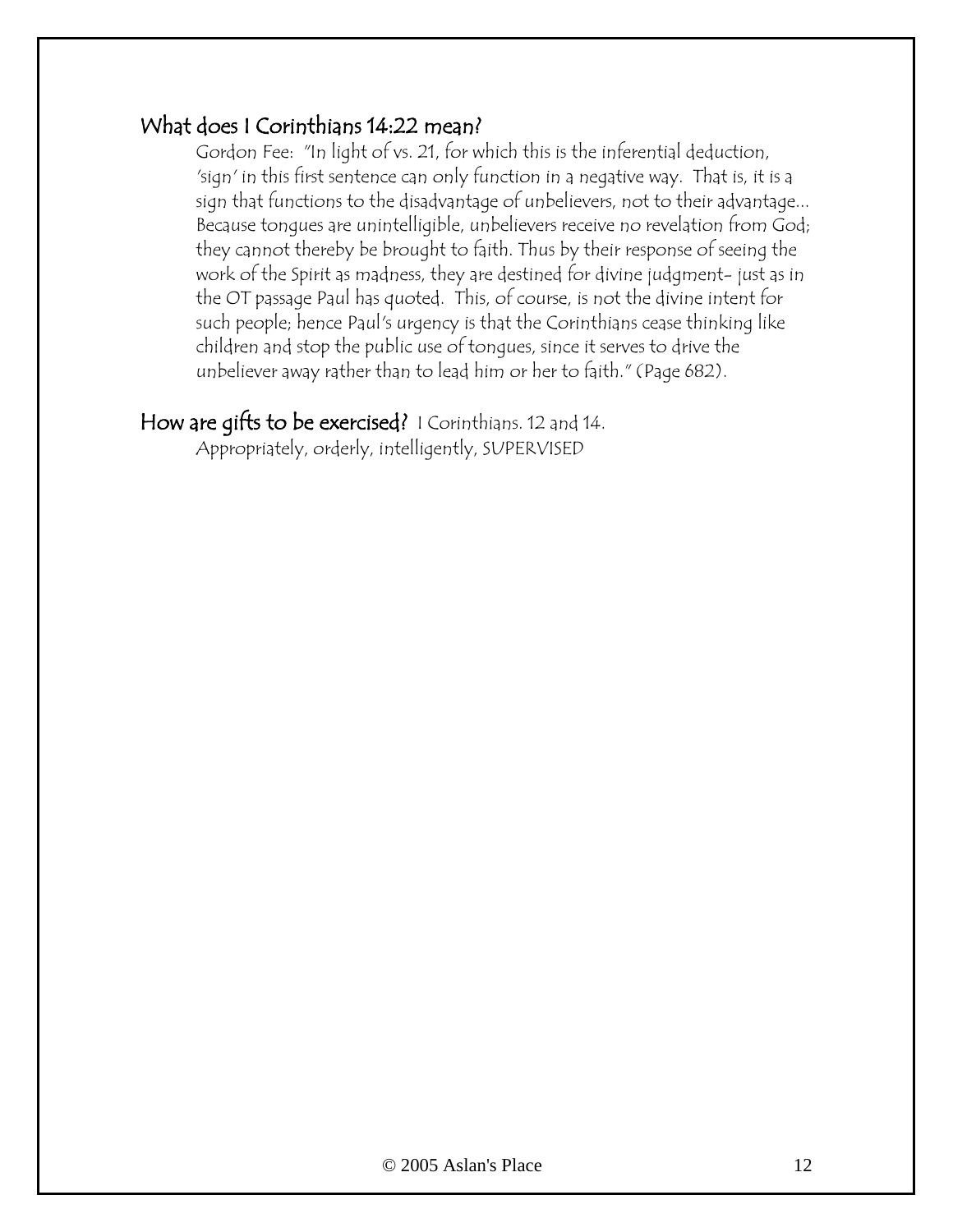# Gifts of the Spirit

I Corinthians 12:7-10:

Word of Wisdom, a revelation of wisdom beyond natural human wisdom that enables a person to know what to do or say.

Word of Knowledge, a revelation of information for a person, group, or situation that could not have been known by any natural means.

Prophecy, an anointed proclamation of God through an individual to encourage, exhort, or comfort.

Discerning of Spirits, a person's ability to perceive what type of spirit is in operation in a given situation.

Various kinds of Tongues, the languages given to the believer by the Holy Spirit but not learned or understood by the speaker.

Interpretation of tonques, the supernatural ability to express the content of what has been spoken in tongues.

Gifts of Healing, the many different ways and varieties of degrees in which God manifests healing.

Working of Miracles, the demonstration of the power and action of God that goes beyond natural laws.

Romans 12:6-8:

Prophet (Perceiver), who clearly perceives the will of God.

- Quickly and accurately identifies good and evil and hates evil.
- Sees everything as either black or white; no gray or indefinite areas.
- Easily perceives the character of individuals and groups.
- Encourages repentance that produces good fruit.
- Believes the acceptance of difficulties will produce personal brokenness.
- Has only a few or no close friendships. (Enjoys being alone with God, praying.)
- Views the Bible as the basis for truth, belief, action, and authority.
- Boldly operates on spiritual principles.
- Is frank, outspoken, and doesn't mince words.
- Is very persuasive in method of speaking.
- Grieves deeply over the sins of others.
- Is eager to see his own blind spots and to help others see theirs, too.

 $\odot$  2005 Aslan's Place 13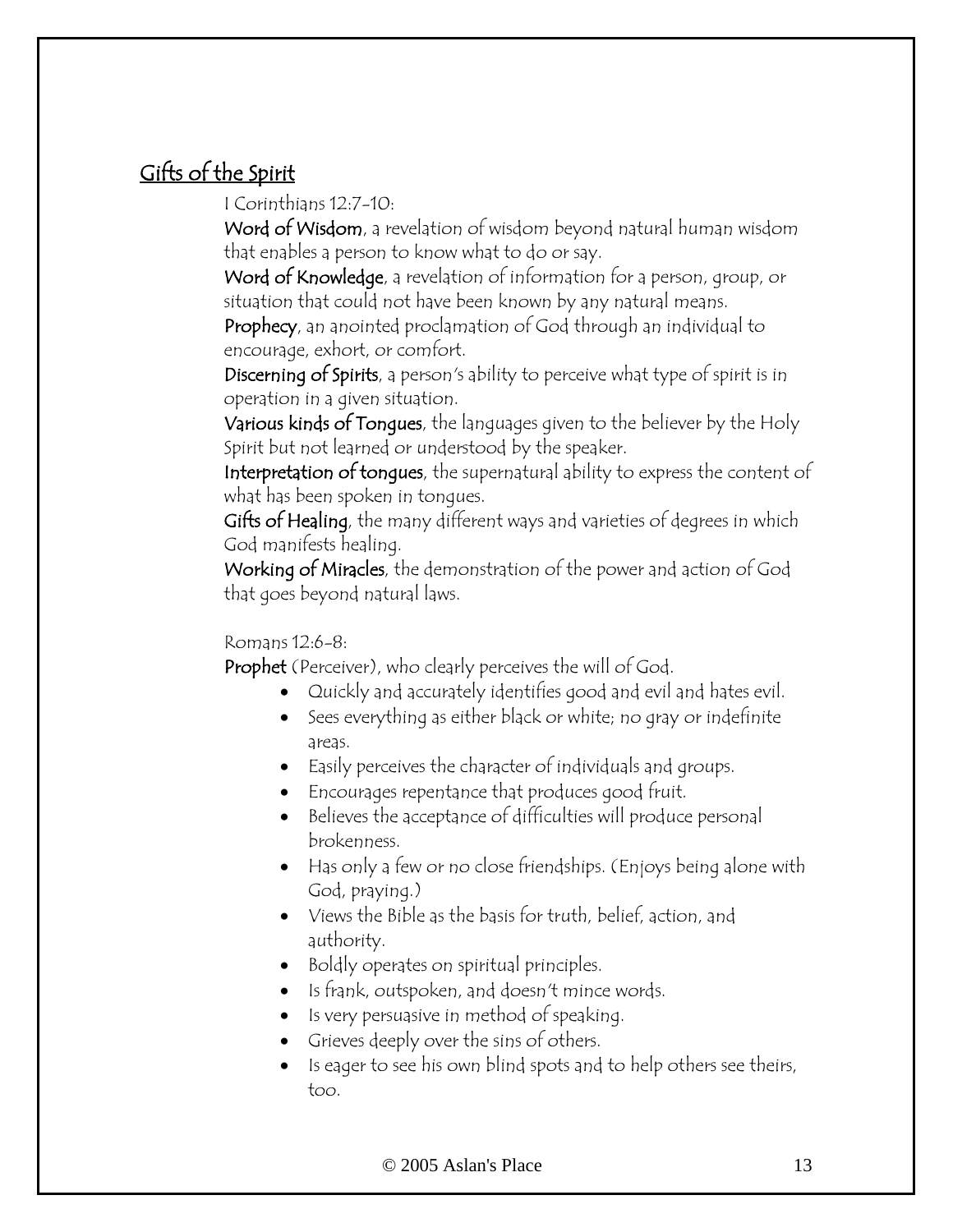- Desires above all else to see God's Plan worked out in all situations.
- Strongly promotes the spiritual growth of groups and individuals.
- Is called to intercession.
- Feels a need to verbalize or dramatize what he "sees."
- Tends to be introspective.
- Has strong opinions and convictions.
- Has strict personal standards.
- Desires to be obedient to God at all costs.

- Tends to be judgmental and blunt.
- Forgets to praise partial progress due to goal consciousness.
- Is pushy in trying to get others and groups to mature spiritually.
- Is intolerant of opinions and views that differ from his own.
- Struggles with self-image problems. Example: Hosea (Hosea 1-14

Server (Doer), one who loves to serve others.

- Easily recognizes practical needs and is quick to meet them.
- Especially enjoys manual projects, jobs, and functions.
- Keeps everything in meticulous order.
- Is a detail person with a good memory.
- Enjoys showing hospitality.
- Will stay with something until it is complete.
- Has a hard time saying no to requests for help.
- Is more interested in meeting the needs of others than own needs.
- Enjoys working on immediate goals rather than long-range goals.
- Shows love for others in deeds and actions more than words.
- Needs to feel appreciated.
- Tends to do more than asked to do.
- Feels greatest joy in doing something that is helpful.
- Does not what to lead others or projects.
	- Has a high energy level.
- Cannot stand to be around clutter.
- Tends to be a perfectionist.
- Views serving to be of primary importance to life.

 $\odot$  2005 Aslan's Place 14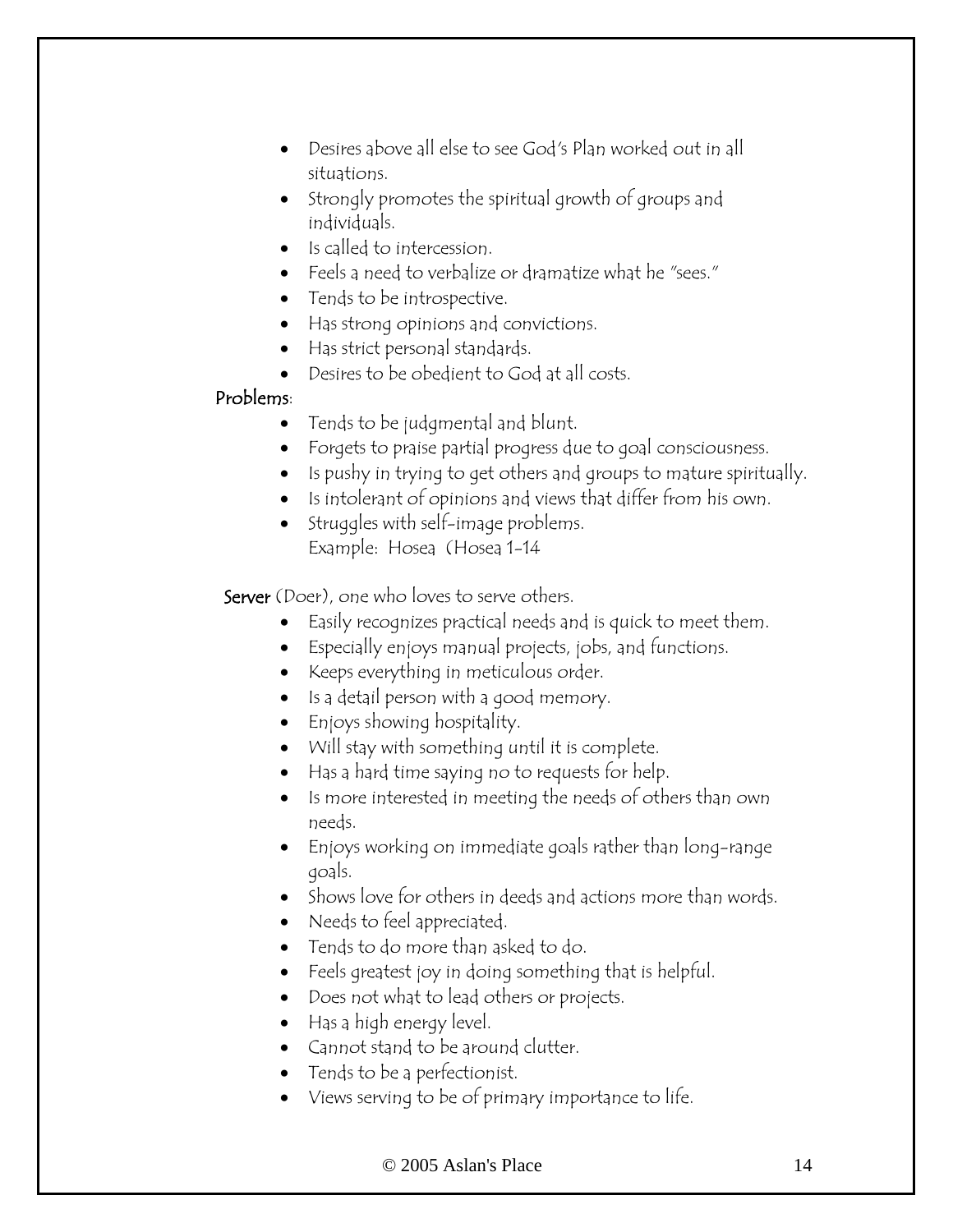- Prefers doing a job to delegating it.
- Supports others who are in leadership.

- Is critical of others who do not help out with obvious needs.
- May neglect own family's needs by being too busy helping others.
- May become pushy or interfering in eagerness to help.
- Finds it hard to accept being served by others.
- Is easily hut when unappreciated.

Example: Martha (Luke 10:38-42, John 12:2)

Teacher, one who loves to research and communicate truth.

- Presents truth in a logical, systematic way.
- Validates truths by checking out the facts.
- Loves to study and do research.
- Enjoys word studies.
- Prefers to use biblical illustrations rather than life illustrations.
- Gets upset when Scripture is used out of context.
- Feels concerned that truth be established in every situation.
- Is more objective than subjective.
- Easily develops and uses a large vocabulary.
- Emphasizes facts and the accuracy of words.
- Checks out the source of knowledge of others who teach.
- Prefers teaching believers to engaging in evangelism
- Feels Bible study is foundational to the operation of all the gifts.
- Solves problems by starting with scriptural principles.
- Is intellectually sharp.
- Is self-disciplined.
- Is emotionally self-controlled.
- Has only a select circle of friends.
- Has strong convictions and opinions based on investigation of facts.
- Believes truth has the intrinsic power to produce change.

Problems:

- Tends to neglect the practical application of truth.
- Is slow to accept viewpoints of others.
- Tends to develop pride in intellectual ability.
- Tends to be legalistic and dogmatic.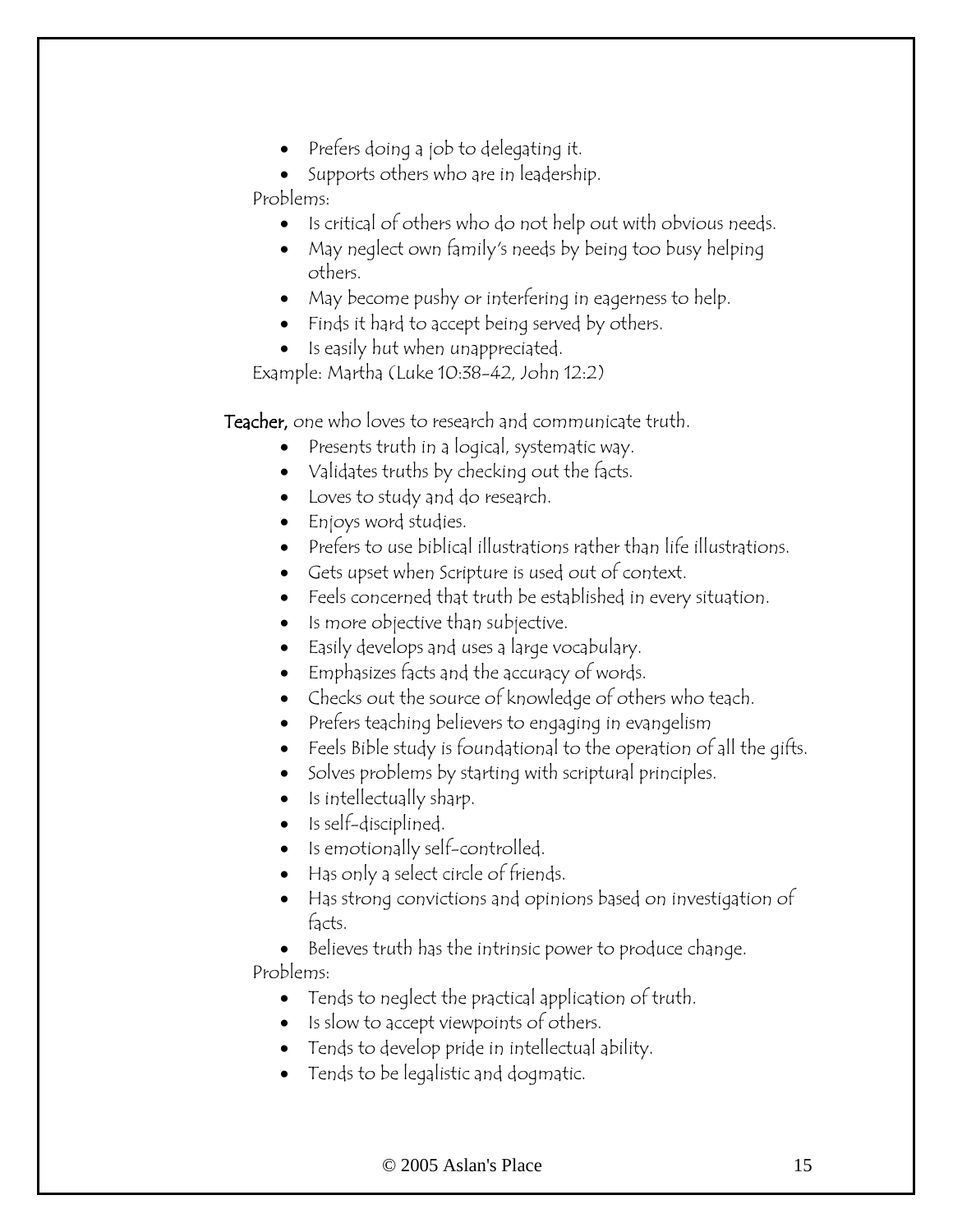• Is easily sidetracked by new interests.

Example: Apollos (Acts 18:24-28, I Corinthians 3:6)

Exhorter (Encourager), one who loves to encourage others to live a victorious life.

- Loves to encourage others to live victoriously.
- Wants a visible response when teaching or speaking.
- Prefers to apply truth rather than research it.
- Prefers systems of information that have practical application.
- Loves to prescribe precise steps of action to aid personal growth.
- Focuses on working with people.
- Encourages others to develop in their personal ministries.
- Finds truth in experience and then validates it with scripture.
- Loves to do personal counseling.
- Will discontinue personal counseling if no effort to change is seen.
- Is fluent in communication.
- Views trials as opportunities to produce personal growth.
- Accepts people as they are without judging them.
- Is greatly loved because of his positive attitude.
- Prefers to witness with life rather than verbal witnessing.
- Makes decisions easily.
- Always completes what is started.
- Wants to clear up problems with others quickly.
- Expects a lot of self and others.
- Needs a "sounding board" for bouncing off ideas and thoughts.

Problems: Tends to interrupt others in eagerness to give opinions or advice.

- Will use scriptures out of context in order to make a point.
- May be "cut-and-dried" in prescribing steps of action.
- Is outspokenly opinionated.
- Can become overly self-confident.

Example: Barnabas (Acts 4:36, 11:22-26)

**Giver,** one who loves to give time, talent, energy, and means to benefit

- others and advance the Gospel.
- Gives freely of money, possessions, time, energy, and love.
- Loves to give without others knowing about it.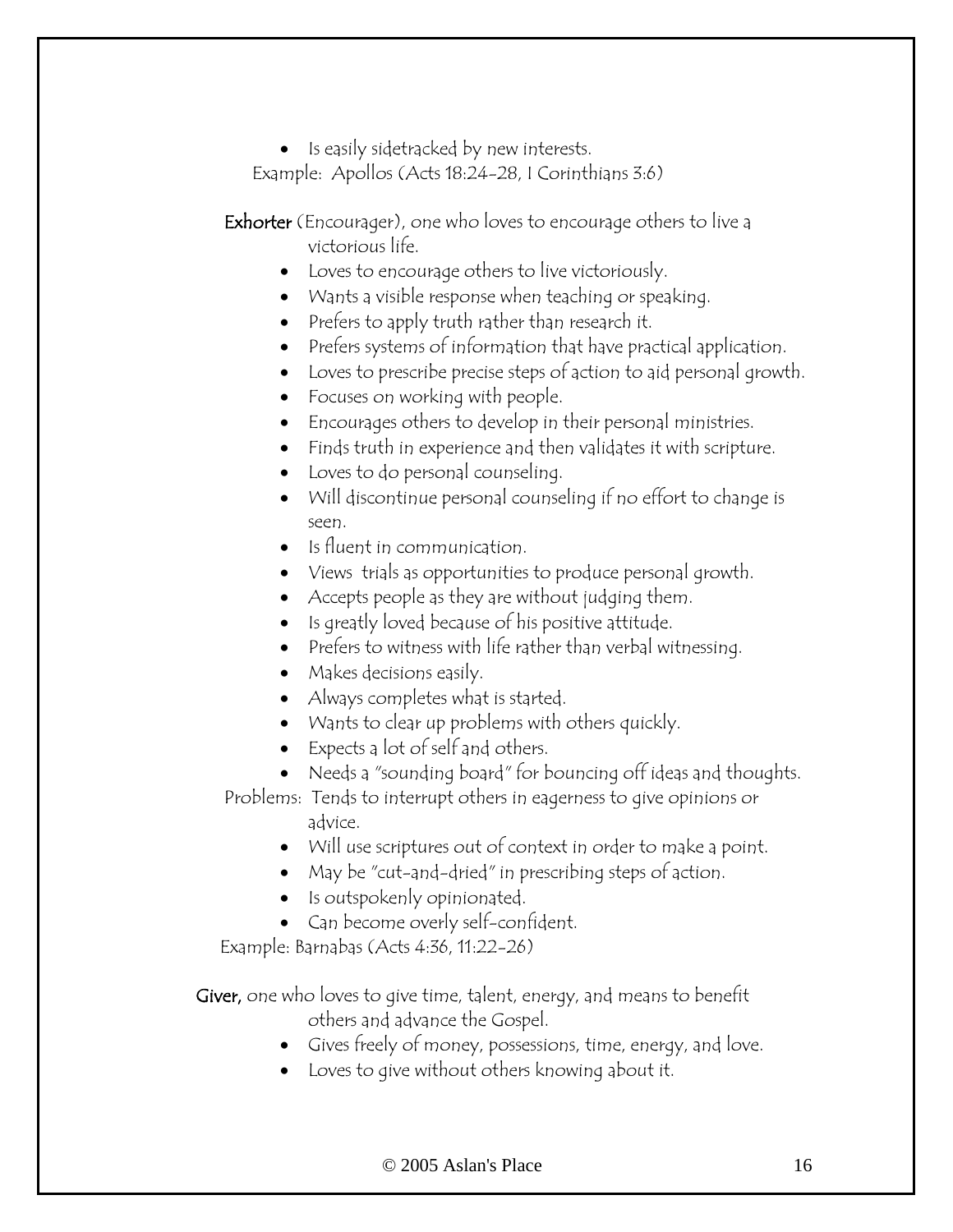- Wants to feel a part of the ministries to which he contributes.
- Intercedes for needs and the salvation of souls.
- Feels delighted when his gift is an answer to specific prayer.
- Wants gift to be of high quality or craftsmanship.
- Gives only by the leading of the Holy Spirit.
- Gives to support and bless others or to advance a ministry.
- Views hospitality as an opportunity to give.
- Handles finances with wisdom and frugality.
- Quickly volunteers to help where a need is seen.
- Seeks confirmation on the amount to give.
- Has strong belief in tithing and in giving in addition to tithing.
- Focuses on sharing the Gospel.
- Believes God is the Source of his supply.
- Is very industrious with tendency toward success.
- Has natural and effective business ability.
- Likes to get the best value for the money spent.
- Is definitely not gullible.
- Possess both natural and God-given wisdom.

- May try to control how contributions are used.
- Tends to pressure others to give.
- May upset family and friends with unpredictable patterns of giving.
- Tends to spoil own children or other relatives.
- May use financial giving to get out of other responsibilities. Example: Abram (Genesis 13-14)

Administrator, one who loves to organize, lead, or direct.

- Is highly motivated to organize that for which he is responsible.
- Expresses ideas and organization in ways that communicate clearly.
- Prefers to be under authority in order to have authority.
- Will not take responsibility unless delegated by those in authority.
- Will assume responsibilities if no specific leadership exists.
- Especially enjoys working on long-range goals and projects.
- Is a visionary person with abroad perspective.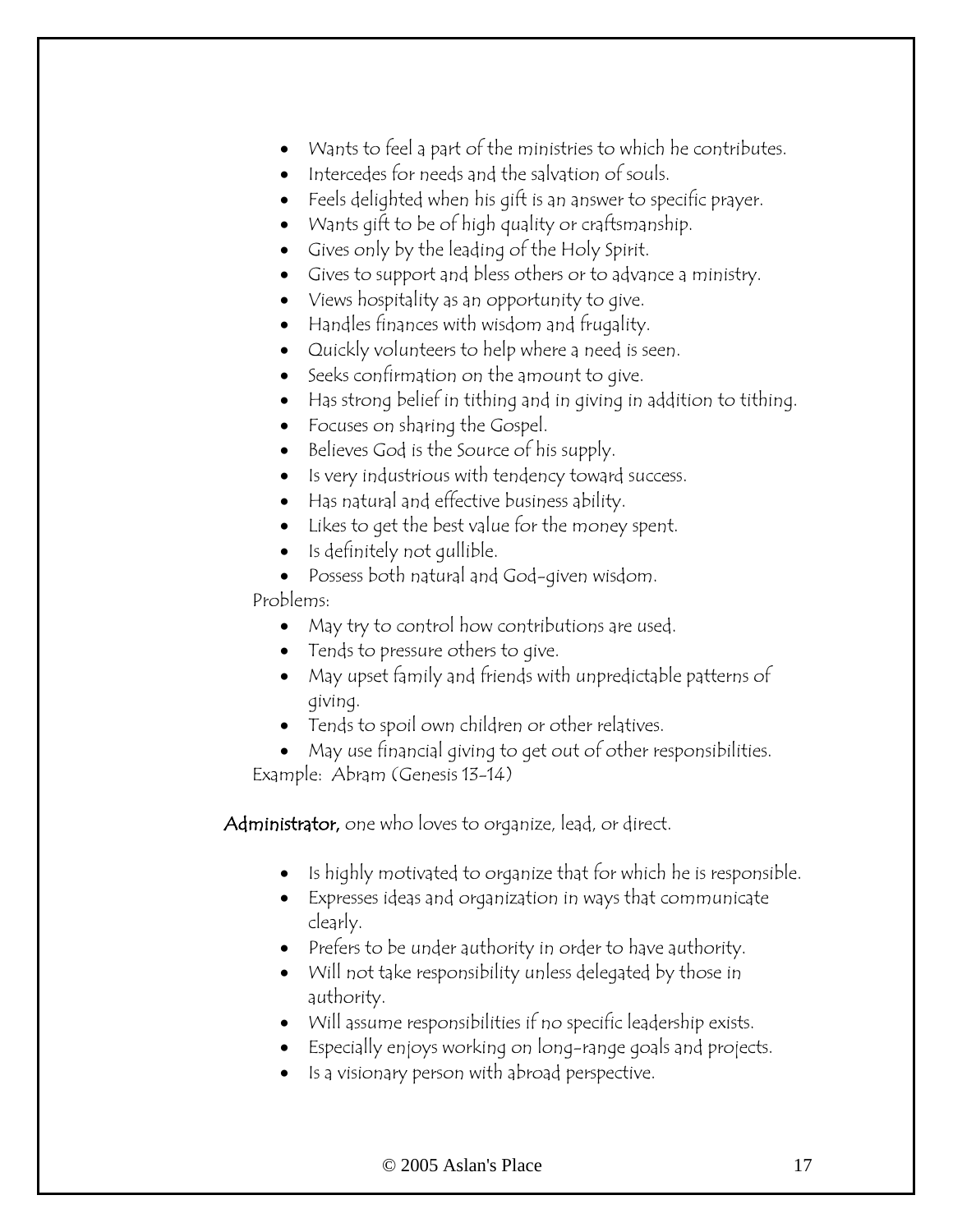- Easily facilitates resources and people to accomplish tasks or goals.
- Enjoys delegating tasks and supervising people.
- Will endure criticism in order to accomplish the ultimate task.
- Has great zeal and enthusiasm for whatever he is involved in.
- Finds greatest fulfillment and joy in working to accomplish goals.
- Is willing to let others get the credit in order to get a job done.
- Prefers to move on to a new challenge once something is completed.
- Constantly writes notes to self.
- Is a natural and capable leader.
- Knows when to keep old methods going and when to introduce new ones.
- Enjoys working with and being around people.
- Wants to see things completed as quickly as possible.
- Does not enjoy doing routine tasks.

- Becomes upset when others do not share the same vision or goals.
- Develops outer callousness due to being a target for criticism.
- Can regress into "using people to accomplish own goals.
- Tends to drive self and neglect personal and family needs.
- Neglects routine home responsibilities due to intense interest in "job."

Example: Joseph (Genesis 37-50)

Mercy (Compassion), one who shows compassion, love and care to those in need.

- Has tremendous capacity to show love.
- Always looks for good in people.
- Senses the spiritual and emotional atmosphere of a group or individual.
- Is attracted to people who are hurting or in distress.
- Takes action to remove hurts and relieve distress in others.
- Is more concerned for mental and emotional distress than physical
- distress.
- Is motivated to help people have right relationships with one another.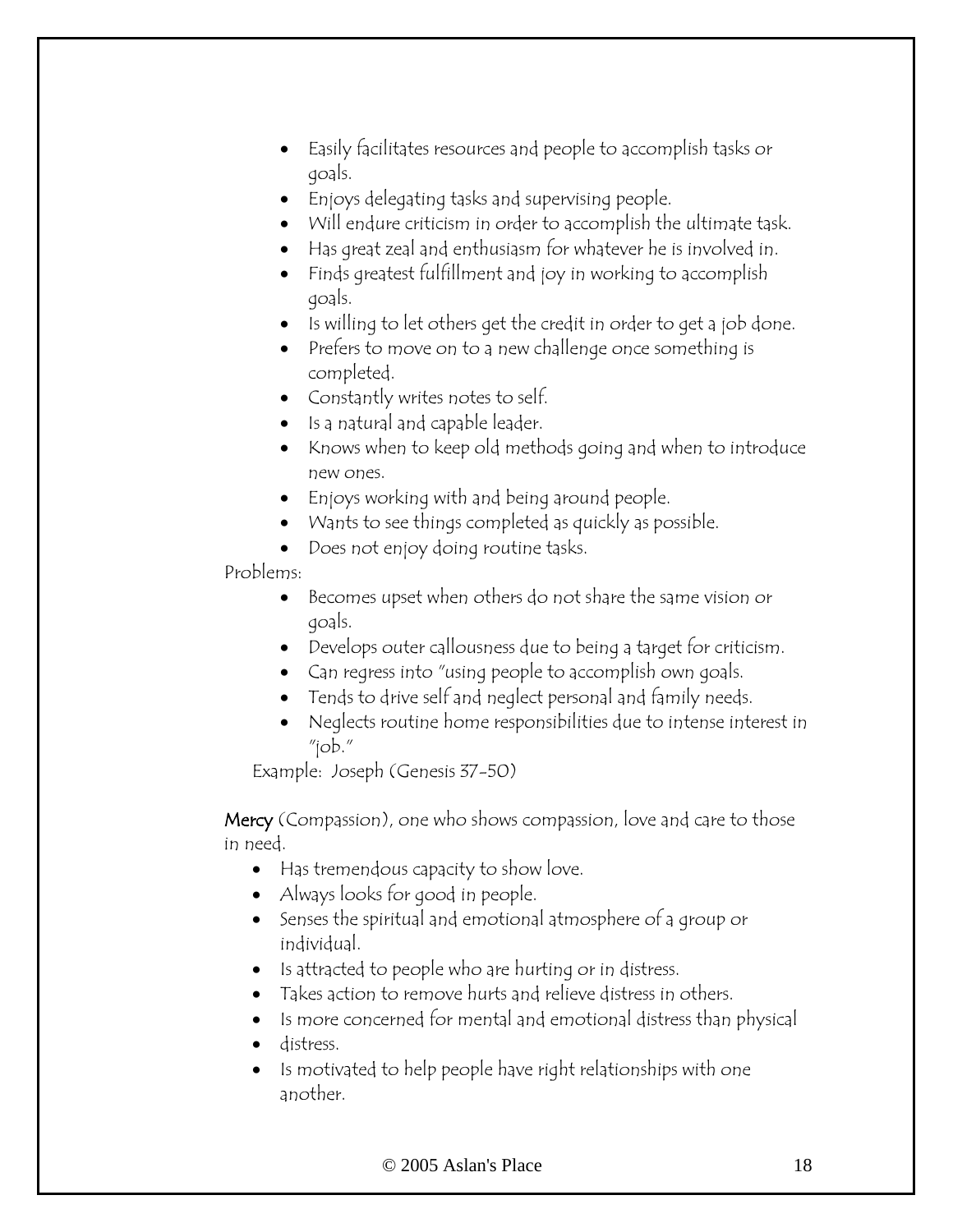- Loves opportunities to give preference or place to others.
- Takes care with words and actions to avoid hurting others.
- Easily detects insincerity or wrong motives.
- Is drawn to others with the gift of compassion.
- Loves to do thoughtful things for others.
- Is trusting and trustworthy.
- Avoids conflicts and confrontations.
- Doesn't like to be rushed in a job or activity.
- Is typically cheerful and joyful.
- Is ruled by the heart rather than head.
- Rejoices to see others blessed and grieves to see others hurt.
- Is a crusader for good causes.
- Intercedes for the hurts and problems of others.

- Tends to be indecisive.
- Is often prone to take up another person's offense.
- Is easily hurt by others.
- Empathizes too much with the suffering of others.
- Affectionate nature is often misinterpreted by opposite sex.

Example: Good Samaritan (Luke 10:30-35)

Much of this material has been condensed from: DISCOVER YOUR GOD-GIVEN GIFTS - DON AND KATIE FORTUNE (REVELL, 1987)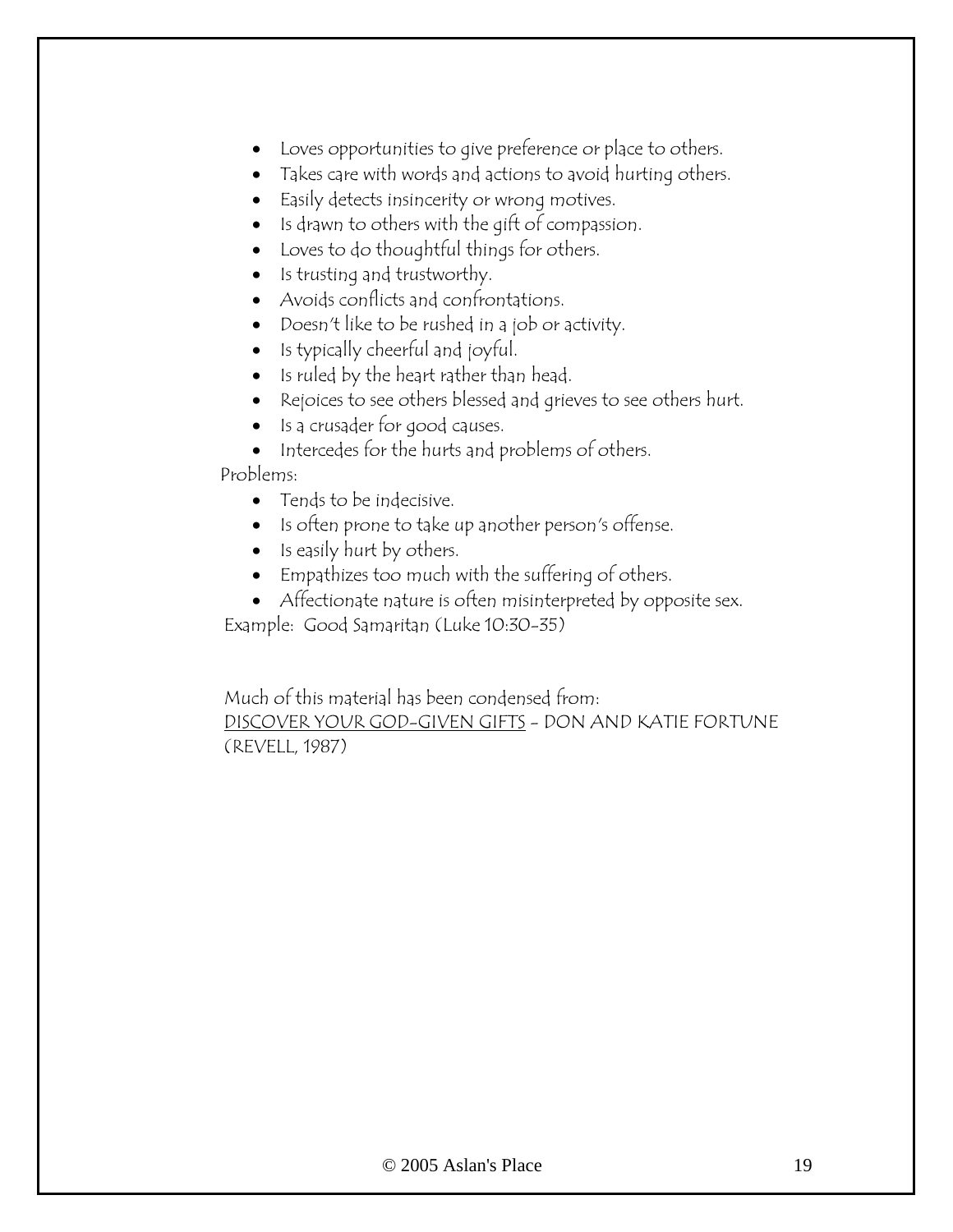#### SPIRITUAL GIFTS **OUESTIONNAIRE**

Please write your name and the date on the answer sheet where indicated. Please do not write or mark on this booklet. Indicate your answers on the answer sheet provided. Please answer every question, even if you feel uncertain about the answer. Decide how each question applies to you. Then indicate your answer by circling the appropriate number. Each answer is scaled from "0" for Never to "10" for always. "5" is the midpoint" Try to give a definite answer whenever you can avoiding the mid point.

1. Do you like to tell people how you feel about certain subjects?

- 2. Can you tell if people are honest?
- 3. Are you able to tell if things are evil, and hate them?
- 4. Do you use God's words to back up what you say?
- 5. Do you want people to act the way they talk?
- 6. Do you speak directly, clearly. and strongly?
- 7. Are you concerned about what people think of God and the way He does things?
- 8. Are you concerned about how God's money is collected and used?
- 9. Do the sins of people you talk with disappoint you?
- 10. Do you like to have others point out sin in your life?
- 11. Is your straightforwardness sometimes viewed as mean?
- 12. Would you rather work with groups than individuals?
- 13. Do you tend to exaggerate a problem, making it either black or white?
- 14. Are you so bold and strict in public that it bothers close friends?
- 15. Are you more interested in speaking the truth than to listening to another's point of view?
- 16. Do you tend to make quick opinions about everything?
- 17. Can you easily remember what friends like and do not like?
- 18. Are you able to tell when people are in need and then want to help them?
- 19. Do you enjoy working with your hands?
- 20. Do you want to do things that need to be done, as soon as possible?
- 21. Do you keep working to finish projects even when you are tired?
- 22. Are you willing to use your own money to make sure projects are done on time?

23. Do you like people to tell you when they appreciate what you have done, and can you tell when they do not appreciate you?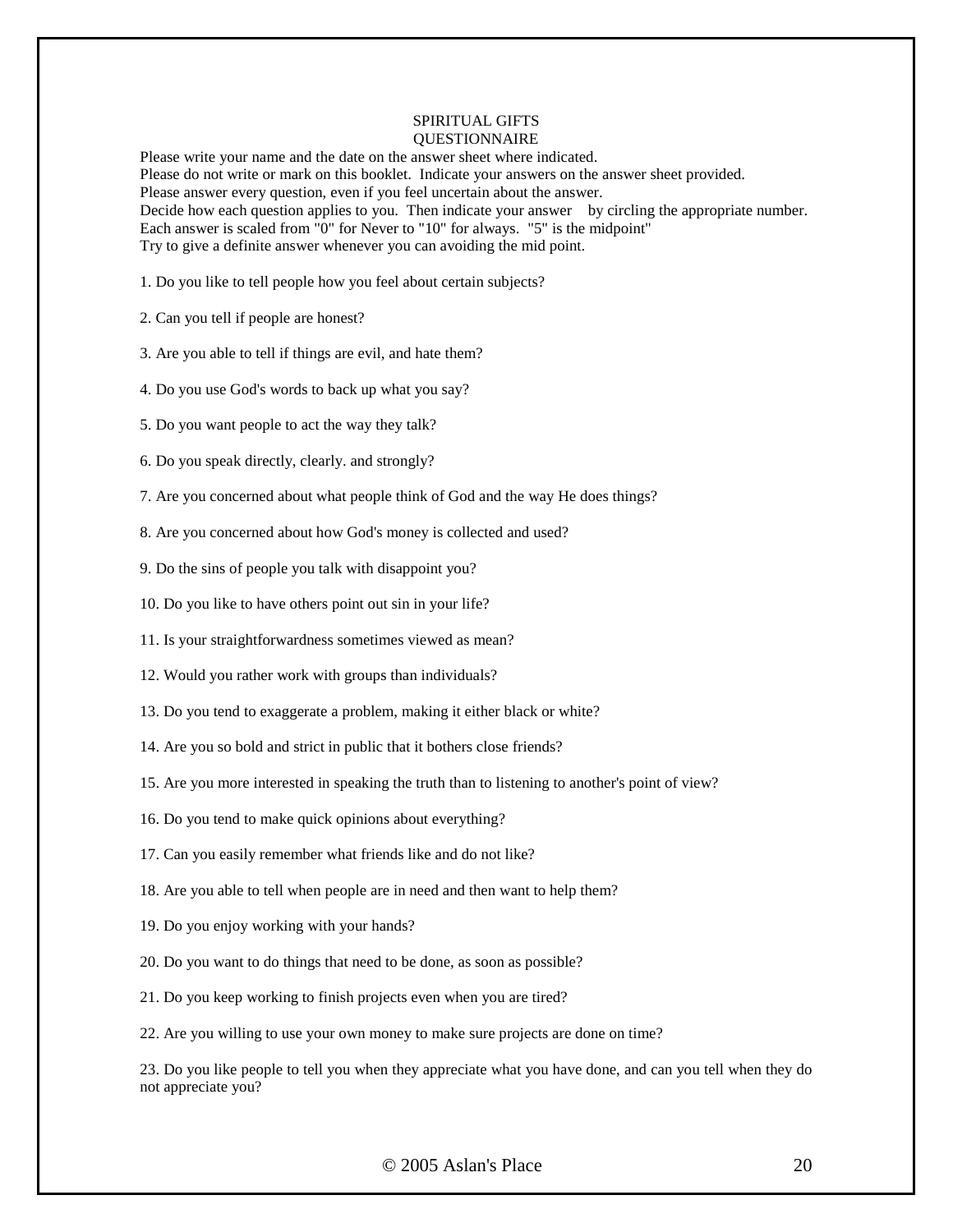- 24. Do you like to do more than is expected of you?
- 25. Are you involved in a lot, but still are unable to say no?
- 26. Do you enjoy projects that you can finish soon more than ones that take a long time?
- 27. Does it upset you when projects have to be completed in a short time?
- 28. Do you like to do jobs by yourself more than with a group?
- 29. Does it bother you when other people can not tell when something needs to be done?
- 30. Do you insist on helping others and reject others helping you?
- 31. Are you easily hurt when people do not appreciate what you have done?
- 32. Is it important to you that people use words properly?
- 33. Do you like to know what the Bible means in its original language?
- 34. Do you seem to test the knowledge of people who teach you?
- 35. Do you enjoy looking up things to prove that they are true?
- 36. Do you compare new things to things you already know are true?
- 37. Do you tell people things in an organized way?
- 38. Do you prefer to use stories from the Bible to explain truth?
- 39. Does it bother you when someone uses a Bible verse in the wrong way?
- 40. Do you enjoy researching for truth more than presenting truth?
- 41. Do you think that going through hard times makes you a better person?
- 42. Do you like to see people reach goals through the right steps?
- 43. Do you avoid information that does not have a practical use in life?
- 44. Do you like to see that people accept you when you speak?

45. Do you find things that the Bible is talking about happening in real life?

- 46. Do you enjoy people who are eager to follow steps of action?
- 47. Does it bother you when teachers do not tell you how to use what you have learned?
- 48. Do you enjoy learning new ideas from friends?
- 49. Do you want your lifestyle to prove that you are a Christian?
- 50. Are you more concerned about what a person does than how he feels?
- 51. Do you get people excited about things even when those things may never happen?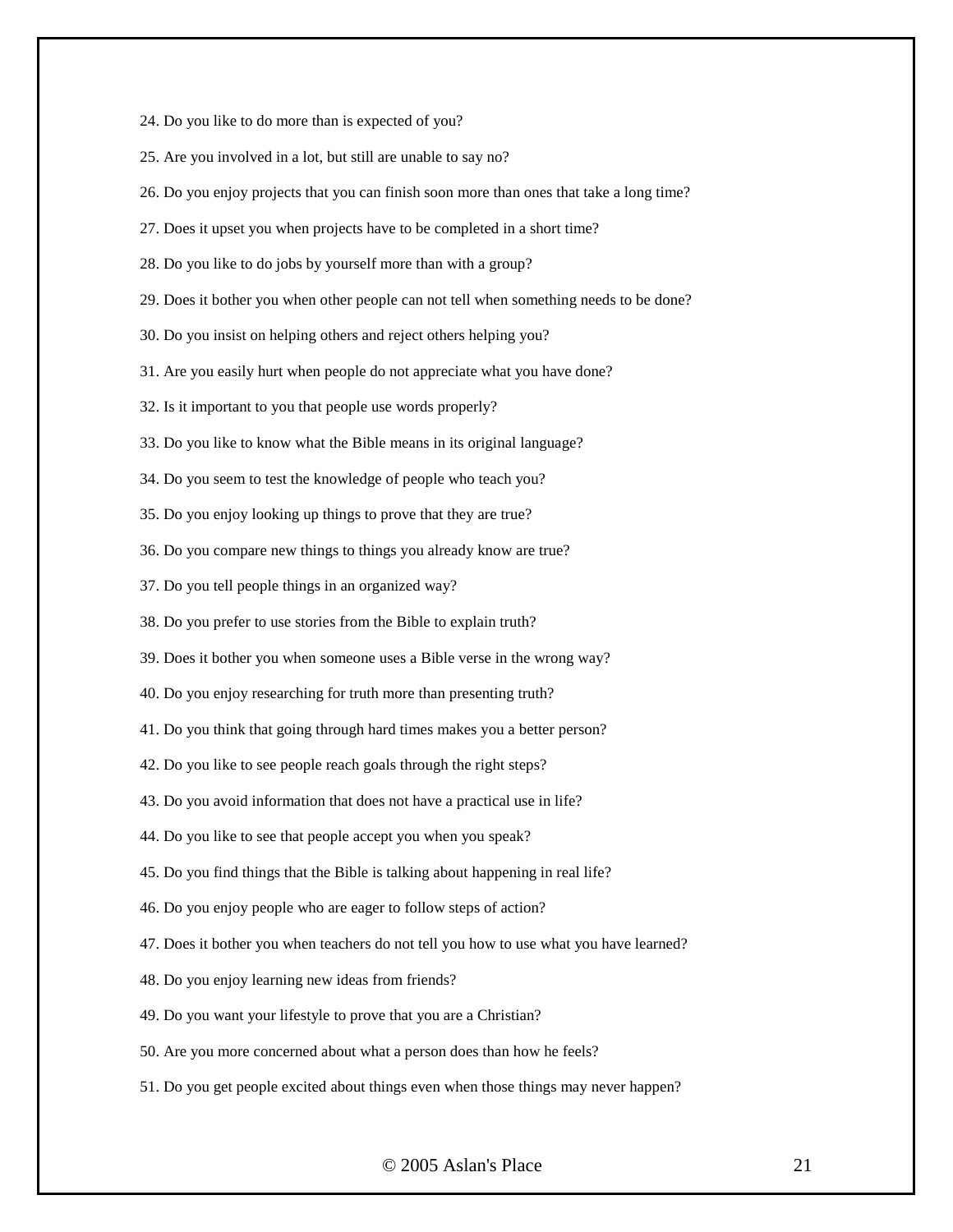- 52. Do you plan exciting things for the future that you never do?
- 53. Do you use your money wisely?
- 54. Do you like to give money to worthy causes without other people knowing about it?
- 55. Do you try to give in a way that would get others to give?
- 56. Do you see needs that other people overlook?
- 57. Do you like to meet needs without being asked to?
- 58. Does it make you happy when what you give is an answer to someone's prayer?
- 59. Do you depend on other's advice deciding what to give?
- 60. Do you want what you give to be the best it can?
- 61. Do you want to feel part of the ministry you are giving to?
- 62. Do you deal with a lot of money?
- 63. Do you want to make a ministry better by giving to it?
- 64. Do you usually save more than spend?
- 65. Can you understand overall projects and see their goals?
- 66. Do you like to organize things you are responsible for?
- 67. Do you usually stand on the sideline until someone turns a responsibility over to you?
- 68. Do you tend to lead activities if no one else will?
- 69. Do you like to finish tasks as soon as possible?
- 70. Do you usually know what things are available to help you finish a job?
- 71. Can you usually finish a job with whatever is available?
- 72. Do you usually know what jobs you should or should not ask others to do?
- 73. Are you able to pass parts of jobs on to other people?

74. Are you able to put up with other people when they do not like how things are being done, in order to get the job done right?

75. Does it make you feel good when a project you are working on comes together and makes others happy?

- 76. Do you sometimes see people as tools to get a job done?
- 77. Can you tell if a person or group is happy or upset?

78. Do you feel close to and understand people who are upset?

© 2005 Aslan's Place 22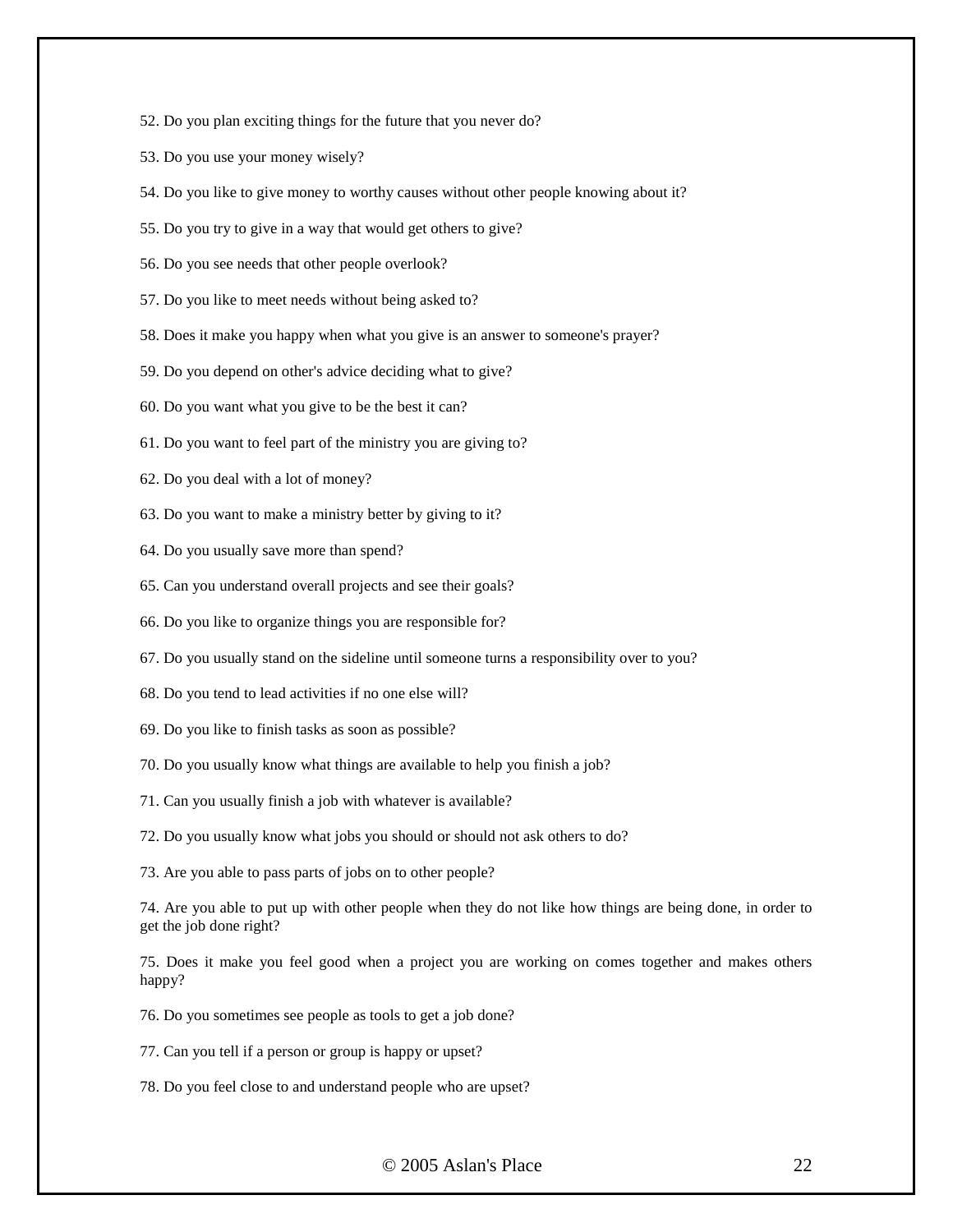- 79. Do you like to talk with people who feel bad and help make them feel better?
- 80. Do you care more about people's mental problems than their physical problems?
- 81. Do you try not to be firm, unless you know it will help?
- 82. Are you careful about words and actions that might hurt other people?
- 83. Can you tell when people really mean what they say and do?
- 84. Do you enjoy being with people who care a lot about others?
- 85. Do you tend to avoid people who do not care about others?
- 86. Is it hard for you to make decisions when you think that it will hurt someone's feelings?